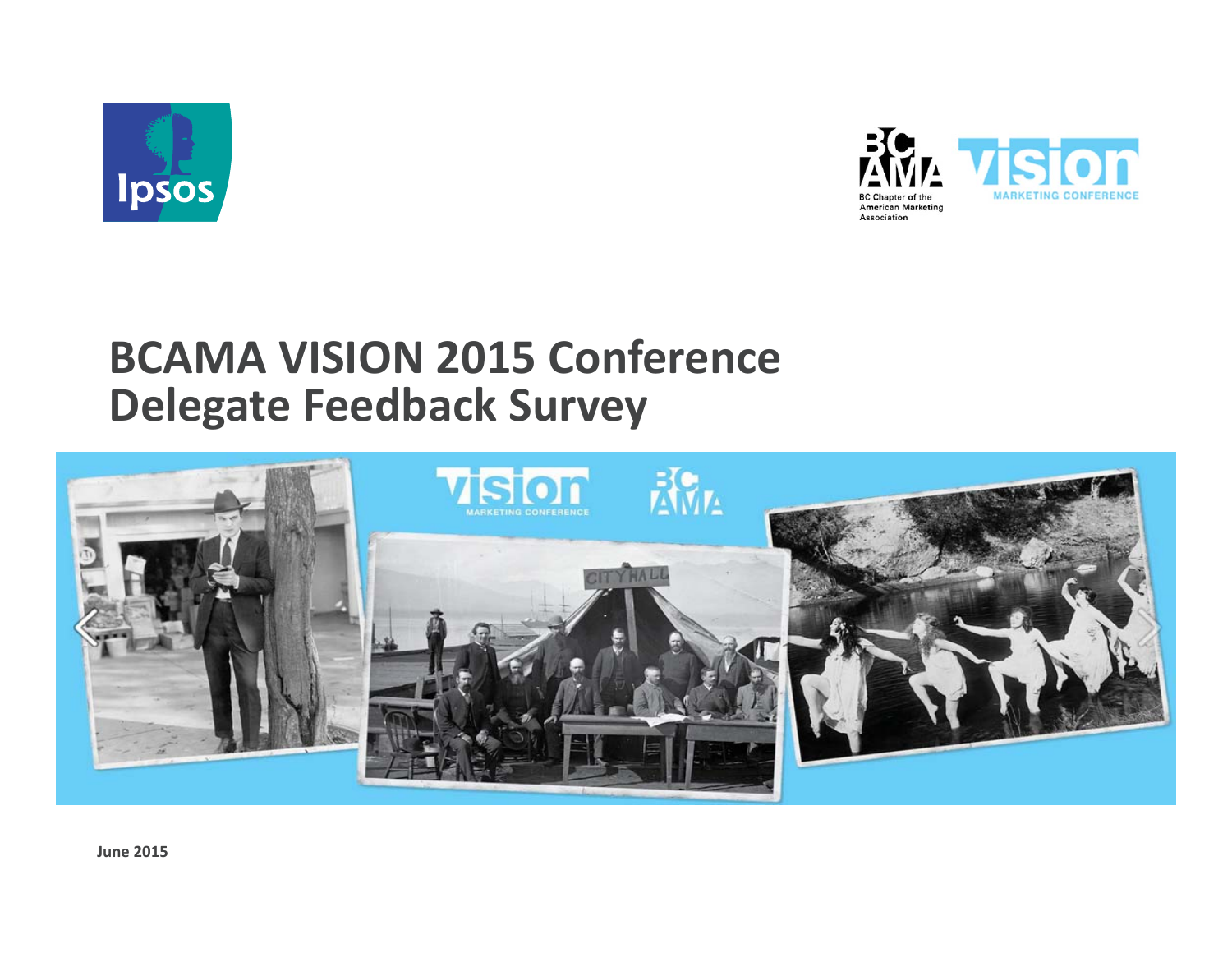

#### **Table of Contents**

| ■ Background and Objectives                                            | $\overline{3}$ |  |
|------------------------------------------------------------------------|----------------|--|
| • Methodology                                                          | $\overline{4}$ |  |
| ■ Key Learnings                                                        | 5              |  |
| ■ Event Elements and Speaker Ratings                                   | 7              |  |
| • Pre-Event Metrics                                                    | 20             |  |
| ■ Sponsor Awareness                                                    | 29             |  |
| " Suggestions, Comments, Future Ideas,<br>and General Feedback Summary | 32             |  |
| Attendee Profile                                                       | 37             |  |

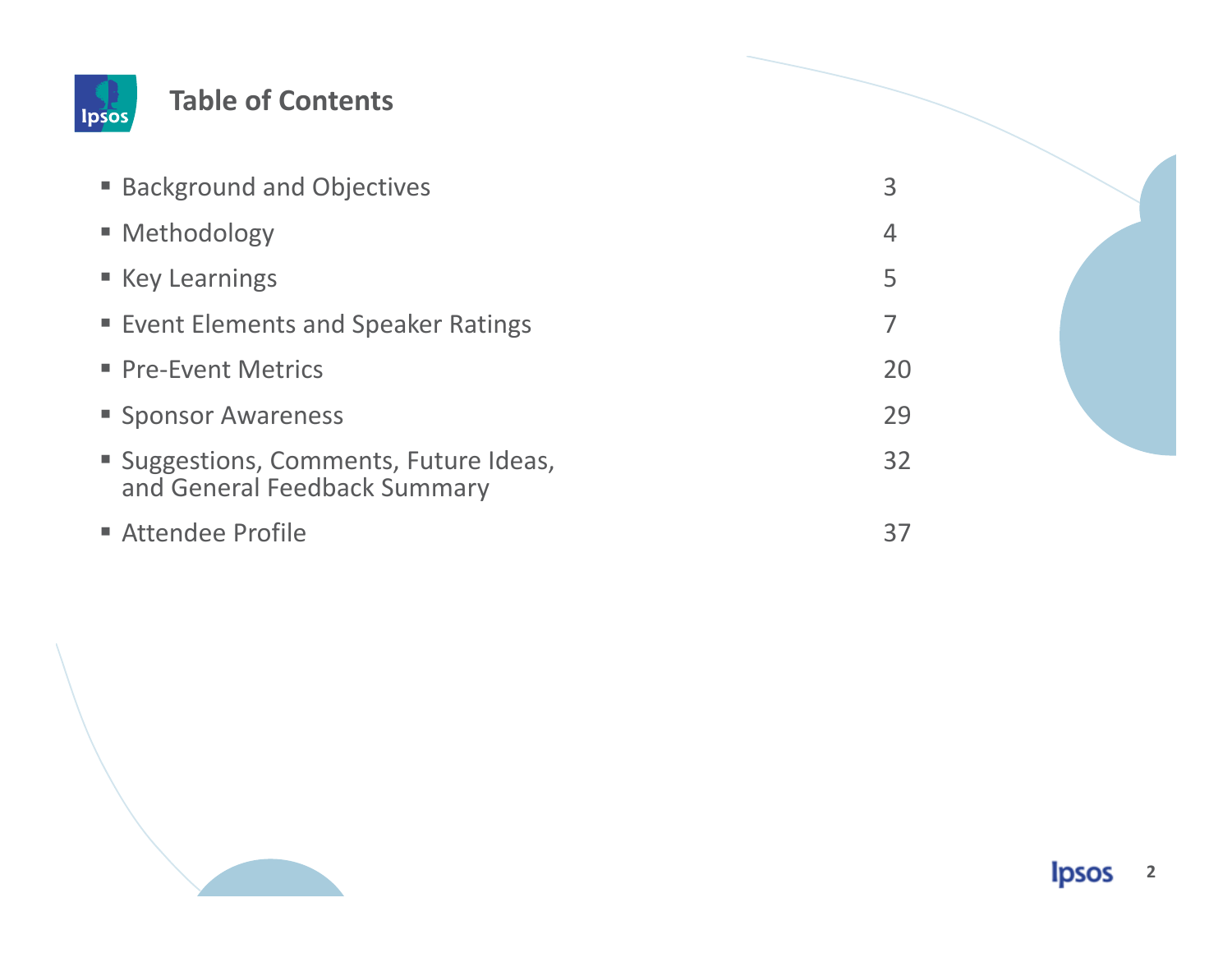

## **Background & Objectives**

# **What**

The VISION 2015 Conference took place in the Sheraton Wall Centre and showcased keynote speakers including Russ Klein, Aaron Dignan, Cindy Gallop, Rand Fishkin and Susan O'Brien. The theme this year revolved around "VISION" and had <sup>a</sup> focus on "what it means to be <sup>a</sup> visionary marketer in this rapidly changing industry".

Conference attendees were encouraged to provide feedback to the BCAMA through an online survey conducted by Ipsos.



**?**

## **Goal**

This report outlines the results of the 2015 VISION conference delegate feedback survey. The survey evaluates multiple aspects of the conference and supports the BCAMA's planning of future VISION events.

Similar to previous years, the specific research objectives of the survey are to:

- •Evaluate the success of the VISION 2015 conference;
- •Determine how participants were informed of the event;
- •Discover the motivating factors for event attendance; and,
- •• Present a profile of survey participants.



## **When**

VISION 2015 Conference: April 23, 2015 Delegate Feedback Survey: April 28 to May 8, 2015



# **How Many**

258 attendees sent email invites with survey link Completion: n=84 Response rate: 33%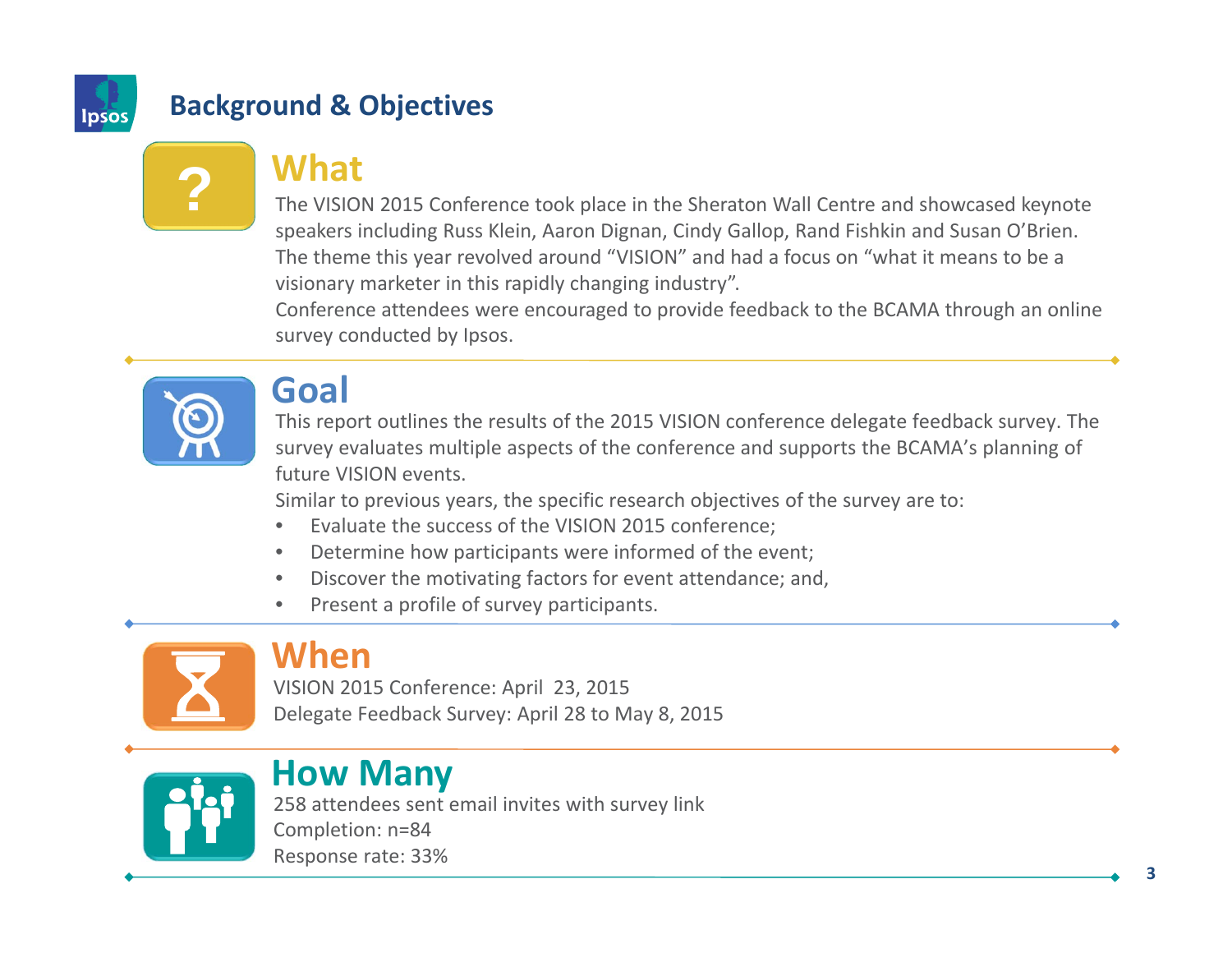

#### **Methodology**

- An invitation e-mail was sent by Ipsos on April 28, 2015 to all attendees of the VISION conference, inviting them to take part in <sup>a</sup> feedback survey online.
- To encourage participation, those who completed the survey were entered in a draw to win one of the two following prizes: one Vancouver Canucks Jersey (valued at \$130) and one pair of tickets to BCAMA's Annual Experiential Marketing Event: XM 2015 (valued at \$176).
- A total of 84 questionnaires were completed; a response rate of 33% based on 258 attendees who were emailed the survey link. In 2014, 86 completed questionnaires were collected; <sup>a</sup> response rate of 23% based on 341 conference attendees.
- Among the 84 attendees who completed the survey, 33% are BCAMA members.

When appropriate, <sup>a</sup> comparison to previous years' results is included. Due to some slight changes in the questionnaire, not all metrics are directly comparable to previous results.

Due to the relatively small sample size for this study, analysis of the findings should be interpreted with caution and used in <sup>a</sup> directional or an exploratory nature. Note that base numbers may differ slightly across various statements as not all participants answered each question completely.

**4**

**IDSOS**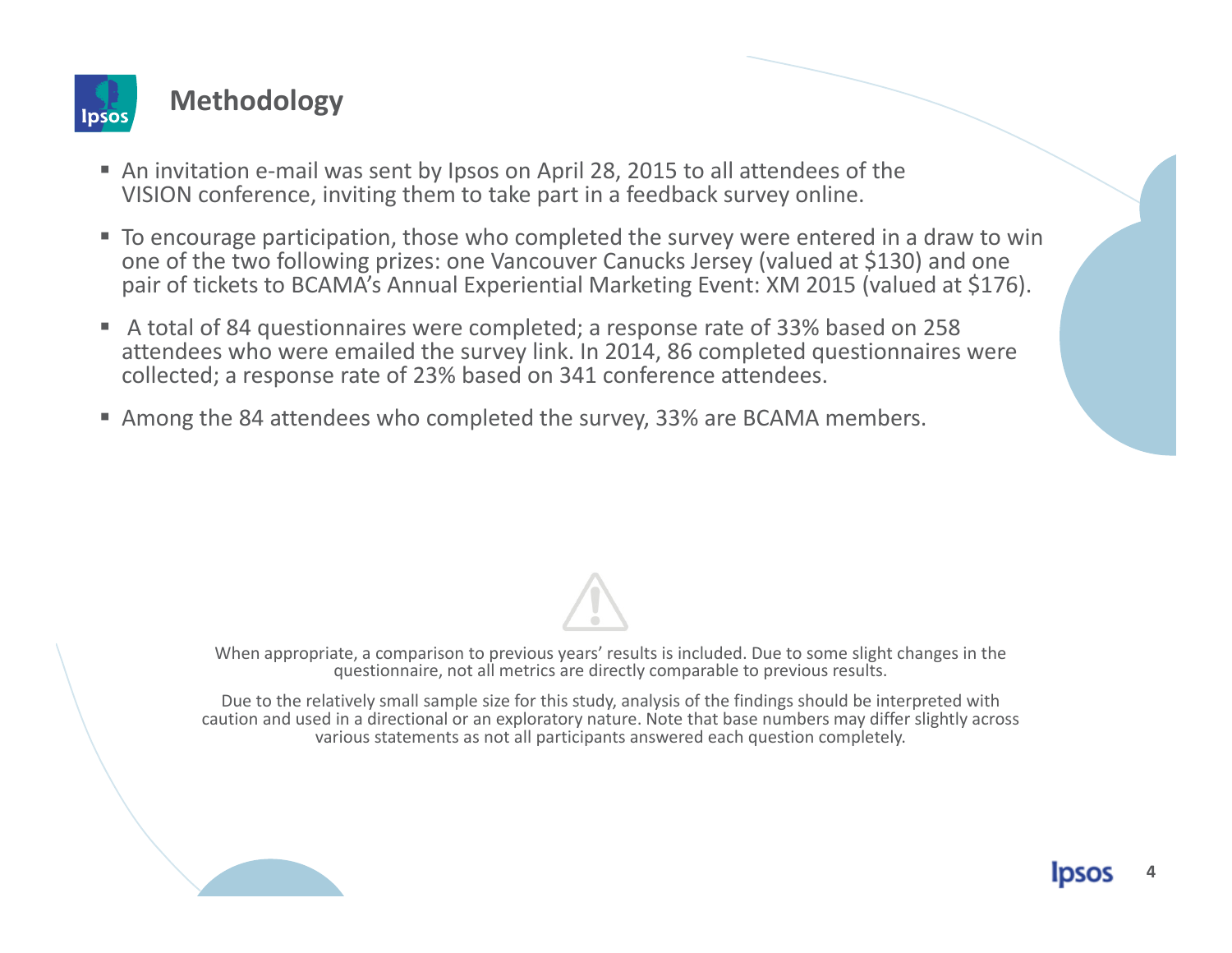



# **Key Learnings**

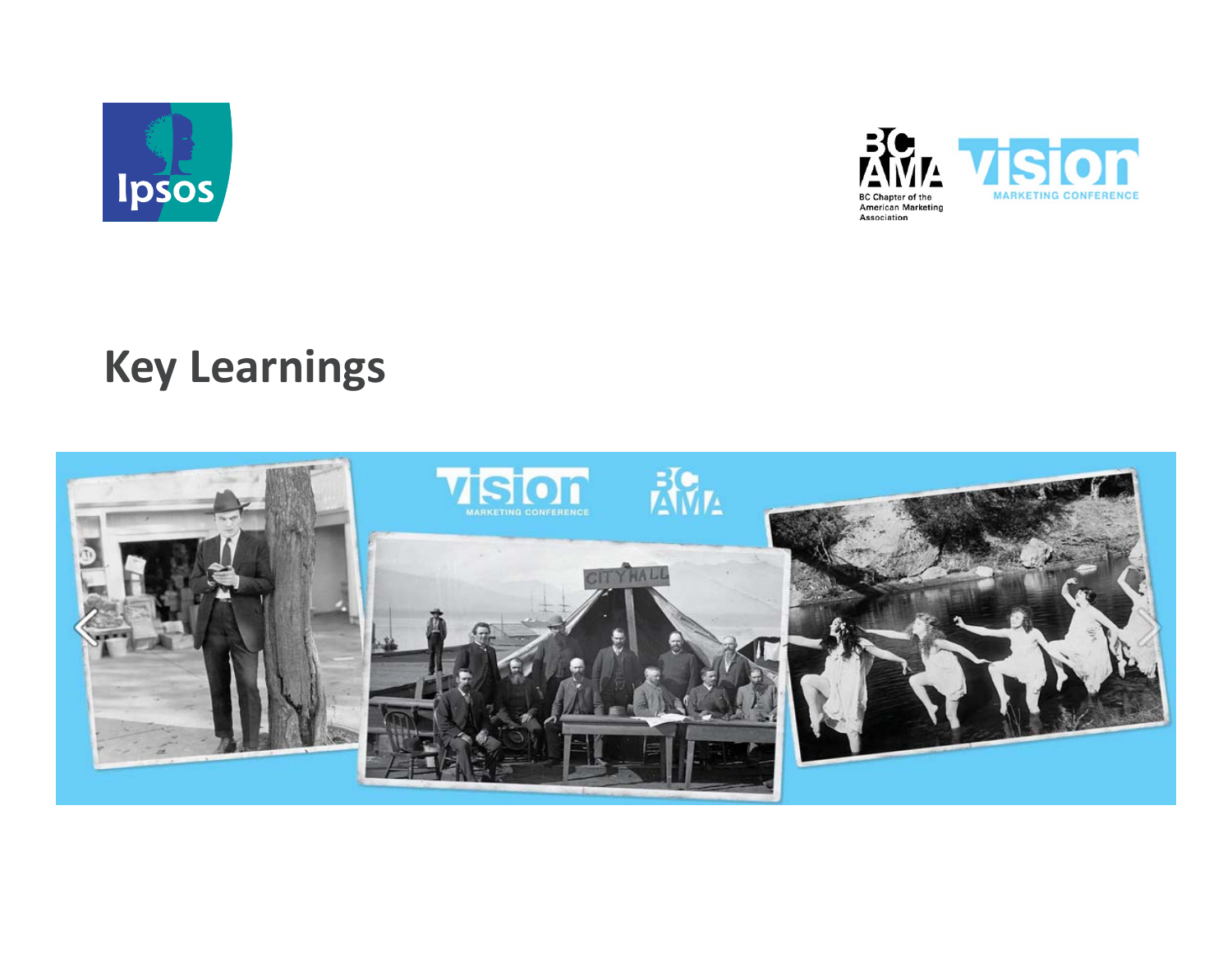

#### **Key Learnings**

- **Overall rating of VISION 2015 has doubled from <sup>a</sup> year ago,** where two‐thirds (66%) of attendees rate it as positive (giving it <sup>a</sup> rating of 8, 9 or 10 out of 10) compared to 33% in 2014. The recurring theme this year is that respondents generally view VISION 2015 as one of the more successful conferences in the past few years.
- While all event elements ratings have increased directionally this year, **organization**, **pace/time management, and food are the top performing elements** (76%, 73% and 72% respectively).
- **The top rated speakers are Aaron Dignan from Undercurrent (83%),** followed by Rand Fishkin from Wizard of Moz (76%) and Cindy Gallop from IfWeRanTheWorld (74%).
- **The biggest attendance motivator continue to be the desire to stay up‐to‐date on marketing knowledge (76%).** Other top motivators include session topics/speakers (71%) and networking opportunities (56%). Because these three motivators have stayed consistently at the top since 2013, it is essential to continue to deliver on these aspects.
- **In terms of communication methods of the conference, email reminders continue to be the most common source of awareness (36%).** Word‐of‐mouth communication has also surpassed communication from BCAMA events and BCAMA website for the second year.
- **The top three sponsors** of VISION 2015 identified by attendees are **Ipsos Reid, Canada Post, and Smart Savvy** (77%, 74%, and 74% respectively).
- Half of 2015 VISION participants are repeat attendees. As such, it is important to leverage these marketers and use them to reach their networks. When VISION continues to deliver on the attendance motivators of marketers, it makes it easier for respondents to recommend the conference to their colleagues. When combining top attendance motivators, communication methods and reasons for attending VISION, it points toward opportunities to reward attendance loyalty, encourage sharing and buzz, and introduce referral pricing or cross‐ company group discounts.

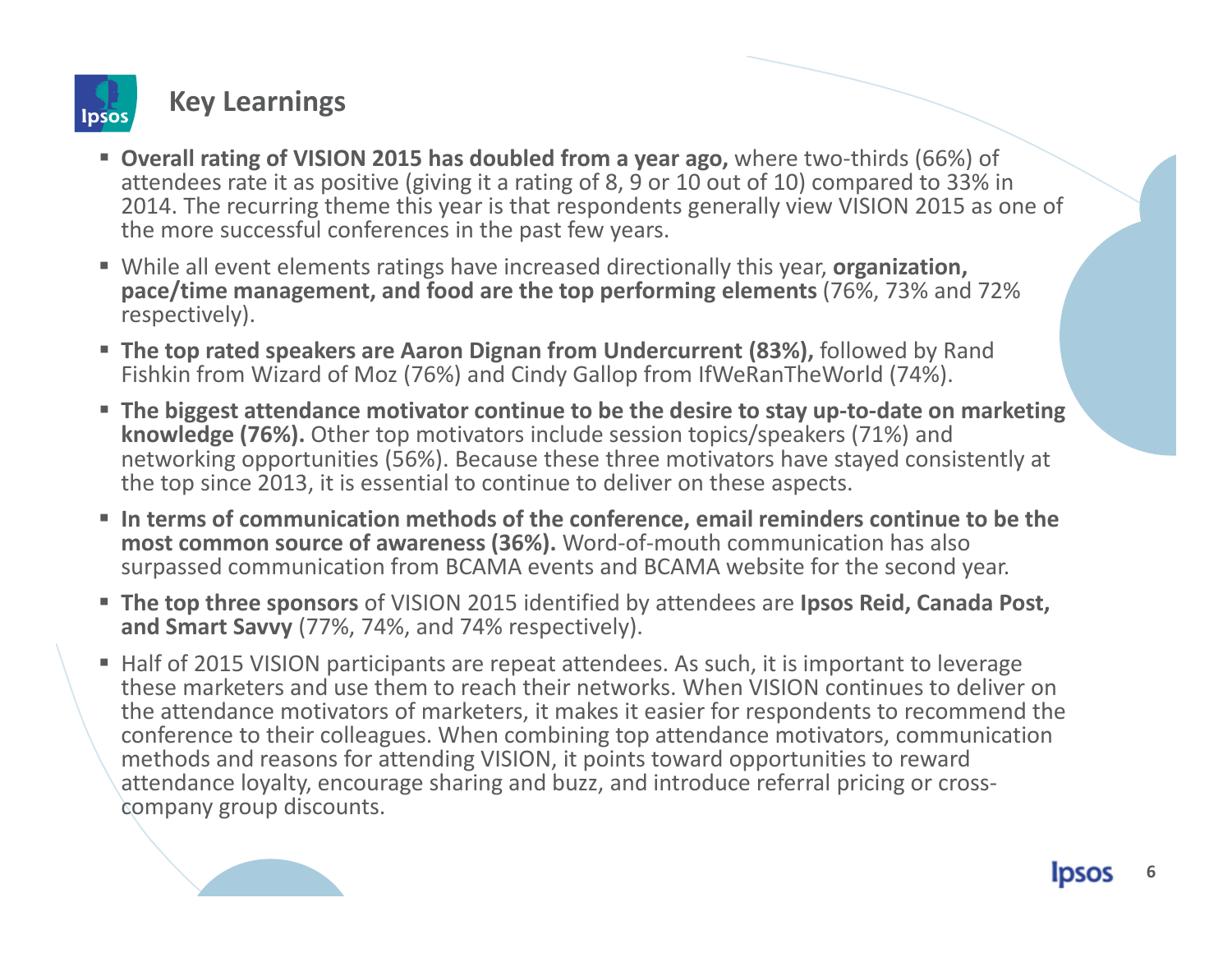



# **Event Elements and Speaker Ratings**

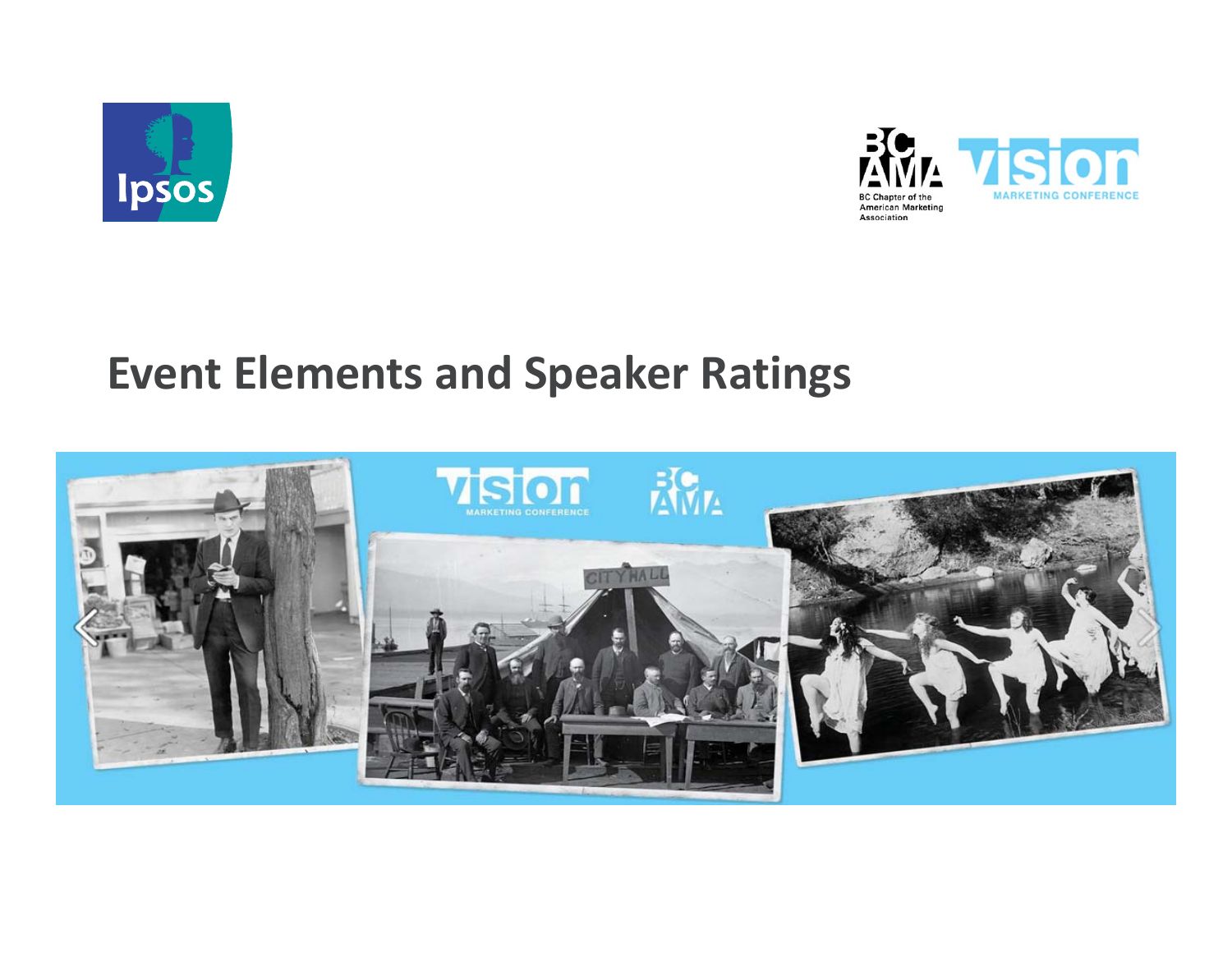

### **Overall Event Rating**

- The overall rating of VISION 2015 has significantly increased from last year, where two‐thirds (66%) of respondents think positively of the overall event (8, 9 or 10 out of 10) compared to 33% in 2014.
- All event elements ratings increased directionally in 2015 compared to <sup>a</sup> year ago.
- Attendees feel most satisfied with the "organization", giving top ratings of 76%.
- Particularly, these two event elements improved the most in terms of increases in percentage points from <sup>a</sup> year ago:
	- "Food" shows the most significant increase in ratings this year (72%, up from 23% in 2014).
	- "Audio/Visuals/Set design" have also increased significantly from 2014 (71%, up from 34%).
- Other event elements that have also improved include "pace/time management", "venue", "selection of speakers", "cocktail wrap‐up party", "advertising and communications" and "all day format" (+26 pp, +24 pp, +22 pp, +14 pp, +13 pp and +6 pp respectively).
- While "value of money" is the lowest event element rating this year, more than half (54%) still rate it positively compared to only 30% in 2014.
	- Some respondents suggest changes surrounding the food, speakers and price to improve "value of money".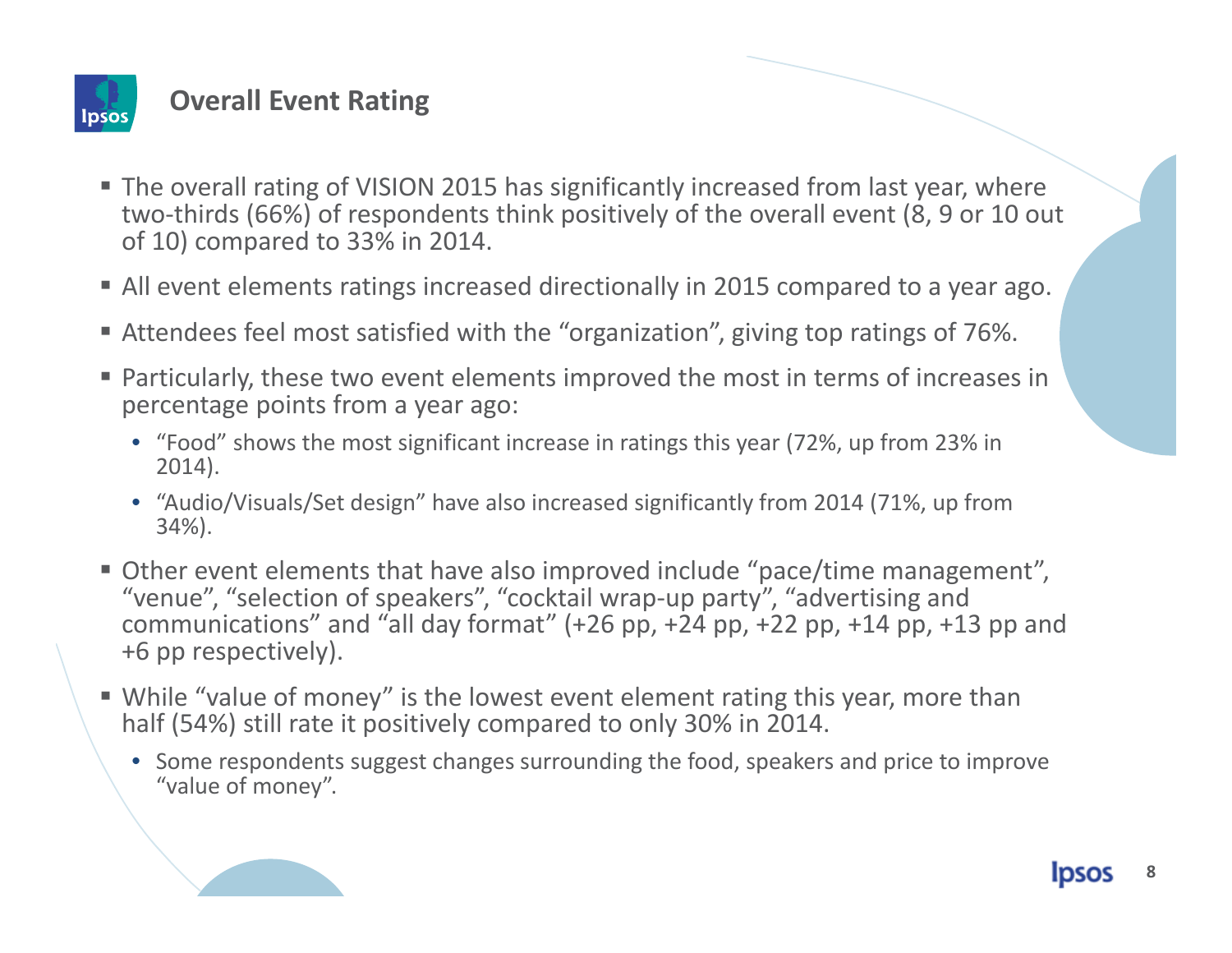

- Out of all the respondents this year, half of them are returning attendees. Among those who have attended <sup>a</sup> VISION conference in previous years, the majority (58%) feel that the event this year was better than previous VISION conferences. Alternatively, close to one‐in‐five (19%) consider it worse. About <sup>a</sup> quarter (24%) of respondents rate the event the same as previous years. This generates <sup>a</sup> net score of +39%.
	- Within the last five years, 2015 has the highest proportion of respondents who feel the conference was relatively better.
	- Among those who consider this year's event better than previous conferences, event elements like "food", "selection of speakers" and "venue" are mentioned in the verbatims.
- NPS score for VISION 2015 sits at 12%, with 31% of respondents being likely to recommend (those who give <sup>a</sup> rating of rate <sup>a</sup> 9 or 10) the VISION conference to <sup>a</sup> friend or colleague and 19% of respondents being detractors (giving <sup>a</sup> score of 0 to 6).
	- The lowest score given was <sup>a</sup> 5 out of the 0 to 10 scale.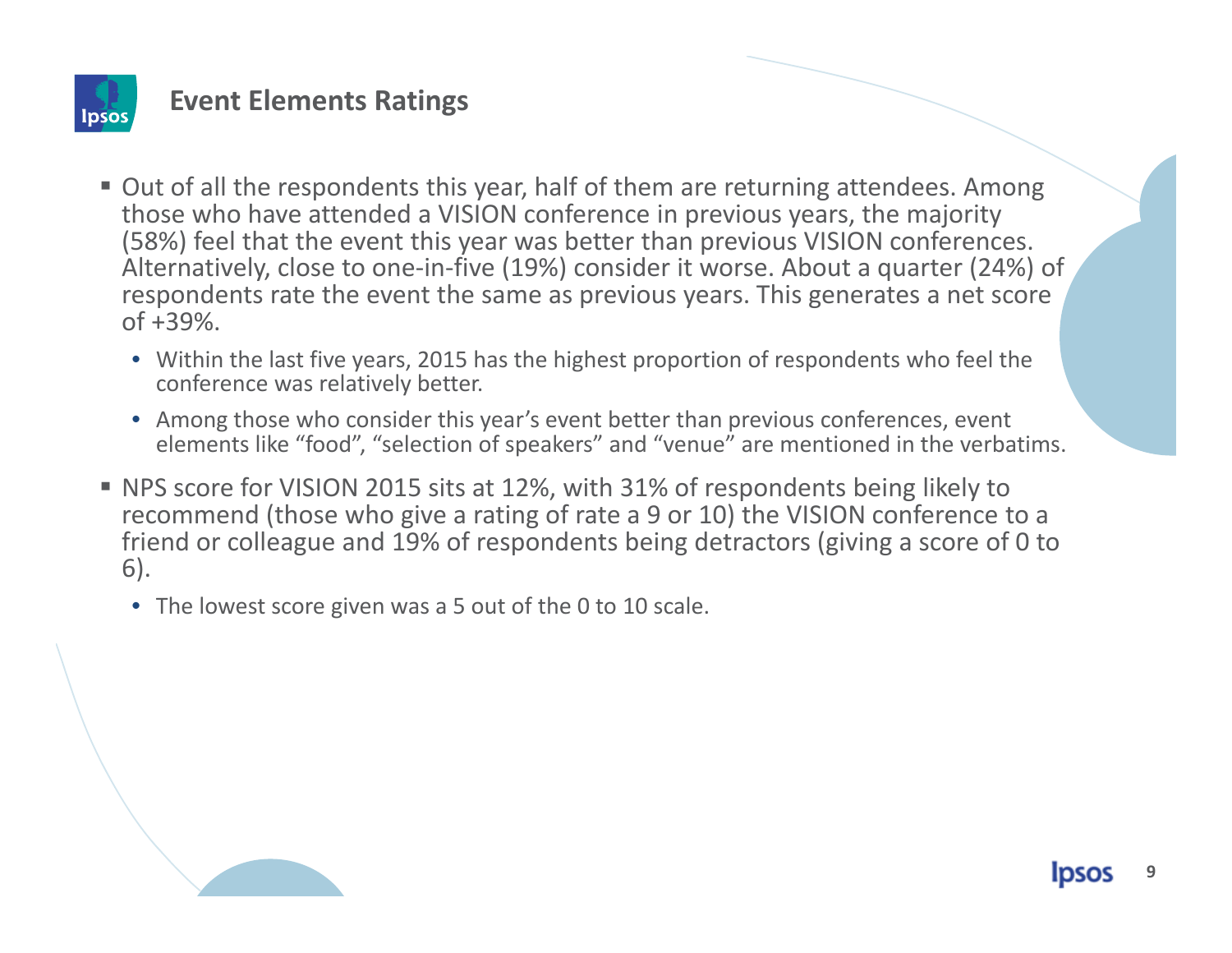



*\* Small base size, interpret with caution.*

*Base: All respondents, excluding N/A [2015: (n=47‐84)\*; 2014: (n=40‐86)\*]*

Q5. Overall, how would you rate VISION 2015? Please use the 10 point scale (where 1 is very poor and 10 is excellent).

Q6. Overall, how would you rate the following aspects of VISION 2015? Please use the 10 point scale (where 1 is very poor and 10 is excellent).

**Ipsos 10**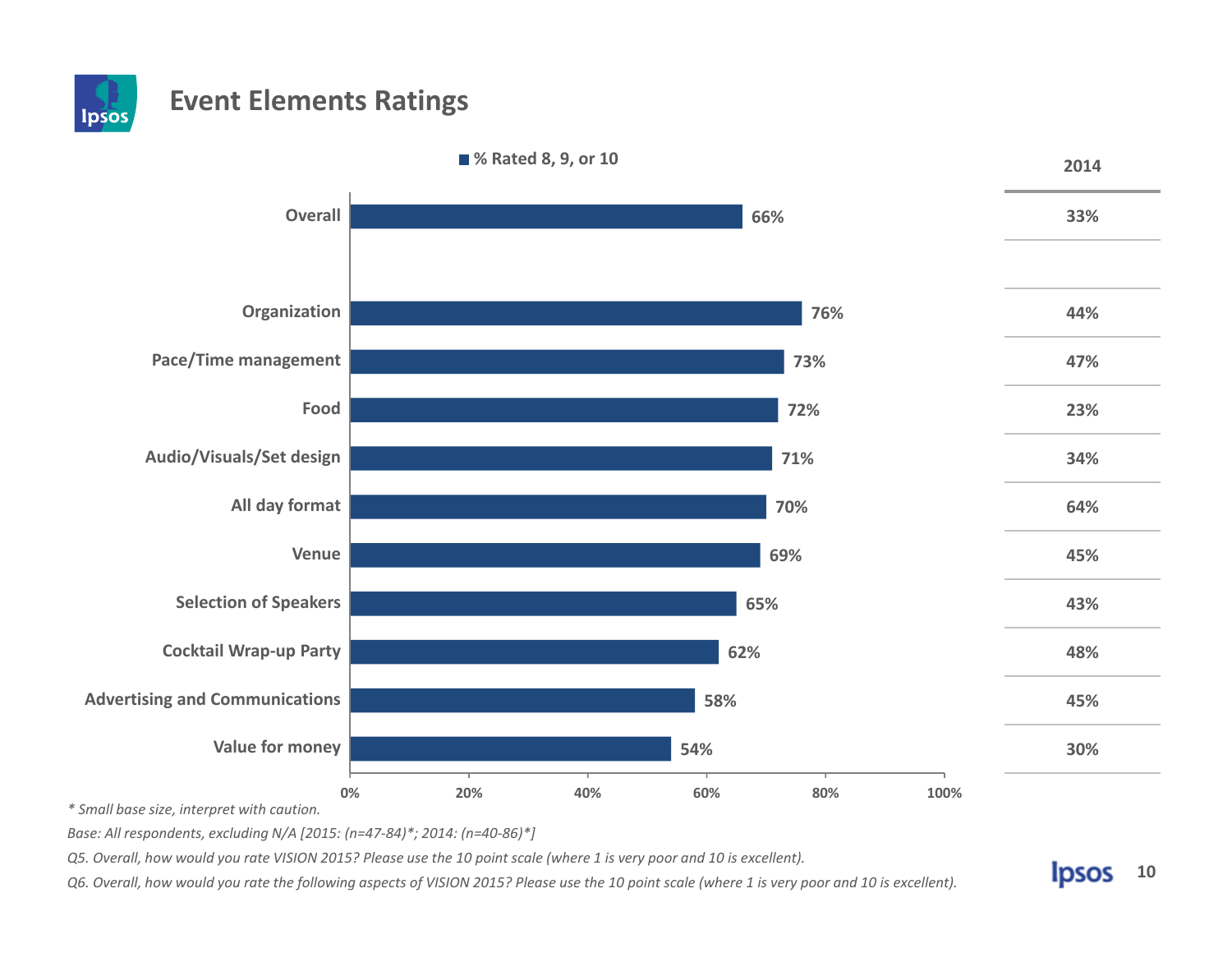



| Top-3-Box (rated 8, 9, 10 on 10-point scale) |                                                   |                   |                    |                          |                          |                   |                   |                   |                   |
|----------------------------------------------|---------------------------------------------------|-------------------|--------------------|--------------------------|--------------------------|-------------------|-------------------|-------------------|-------------------|
|                                              | Al Leong<br><b>Director</b><br>2015<br>$(n=84)^*$ | 2014<br>$(n=86)*$ | 2013<br>$(n=84)^*$ | 2012<br>$(n=101)$        | 2011<br>$(n=110)$        | 2010<br>$(n=185)$ | 2009<br>$(n=181)$ | 2008<br>$(n=176)$ | 2007<br>$(n=140)$ |
| <b>Overall</b>                               | 66%                                               | 33%               | 62%                | 51%                      | 70%                      | 79%               | 85%               | 45%               | 79%               |
|                                              |                                                   |                   |                    |                          |                          |                   |                   |                   |                   |
| Organization                                 | 76%                                               | 44%               | 51%                | 75%                      | 73%                      | 81%               | 77%               | 58%               | 80%               |
| Pace/time management                         | 73%                                               | 47%               | 53%                | 81%                      | 49%                      | 77%               | 69%               | 50%               | 76%               |
| Food                                         | 72%                                               | 23%               | 28%                | 76%                      | 78%                      | 71%               | 80%               | 50%               | 60%               |
| Audio/visuals/set design                     | 71%                                               | 34%               | 60%                | 69%                      | 81%                      | 67%               | 70%               | 28%               | 66%               |
| All day format                               | 70%                                               | 64%               | 65%                | 69%                      | 70%                      | 76%               | 81%               | 56%               | 65%               |
| <b>Venue</b>                                 | 69%                                               | 45%               | 60%                | 86%                      | 86%                      | 82%               | 83%               | 68%               | 78%               |
| <b>Selection of speakers</b>                 | 65%                                               | 43%               | 57%                | 47%                      | 60%                      | 75%               | 86%               | 38%               | 81%               |
| <b>Cocktail Wrap-up Party</b>                | 62%                                               | 48%               | -                  | $\overline{\phantom{0}}$ | $\overline{\phantom{0}}$ |                   | -                 | -                 | -                 |
| <b>Advertising/communications</b>            | 58%                                               | 45%               | 49%                | 43%                      | 50%                      | 52%               | 59%               | 37%               | 63%               |
| <b>Value for money</b>                       | 54%                                               | 30%               | 35%                | 47%                      | 55%                      | 77%               | 67%               | 34%               | 71%               |

*\* Small base size, interpret with caution.*

*Note: Base size for each element may differ slightly.*

Q5. Overall, how would you rate VISION 2015? Please use the 10 point scale (where 1 is very poor and 10 is excellent).

Q6. Overall, how would you rate the following aspects of VISION 2015? Please use the 10 point scale (where 1 is very poor and 10 is excellent).

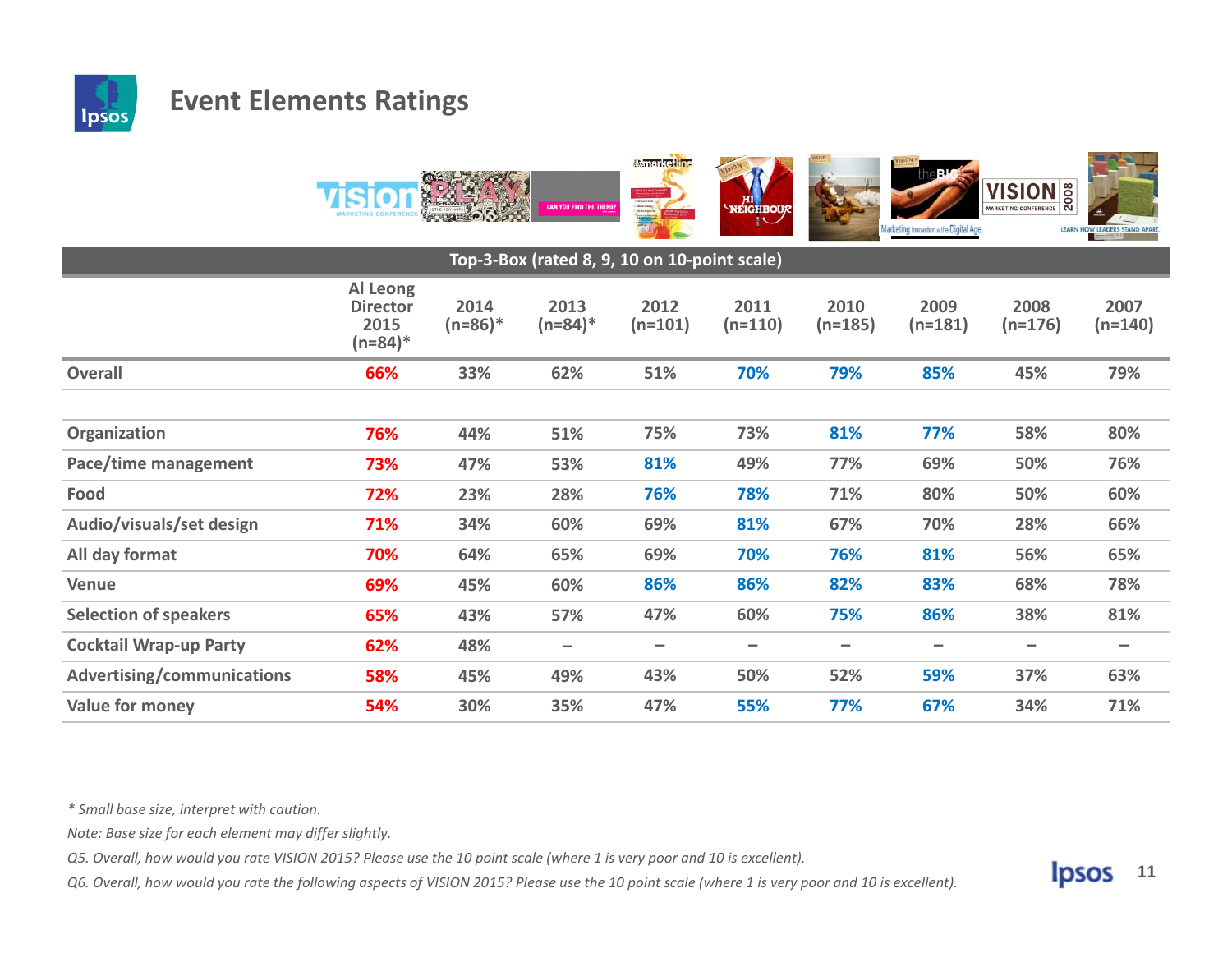

**Top‐3‐Box (rated 8, 9, 10 on 10‐point scale) 90%-Overall Al Leong, Director-**Organization **80%Pace/time management 70%Food60%Audio/visuals/ set design All day format 50%-0-** Venue **40%Selection of speakers 30%Cocktail Wrap‐up Party Advertising/ communications 20%200720082009201020112012201320142015 (n=140) (n=176) (n=181) (n=185) (n=110) (n=101) (n=84)\* (n=86)\* (n=84)\* Value for money VISION** SON *<b>Mamarketting* vision CAN YOU FIND THE TRE **PÉIGHRC** Marketing Innovation in the Digital Age LEARN HOW LEADERS STAND APAR

*\* Small base size, interpret with caution.*

*Note: Base size for each element may differ slightly.*

Q5. Overall, how would you rate VISION 2015? Please use the 10 point scale (where 1 is very poor and 10 is excellent).

Q6. Overall, how would you rate the following aspects of VISION 2015? Please use the 10 point scale (where 1 is very poor and 10 is excellent).

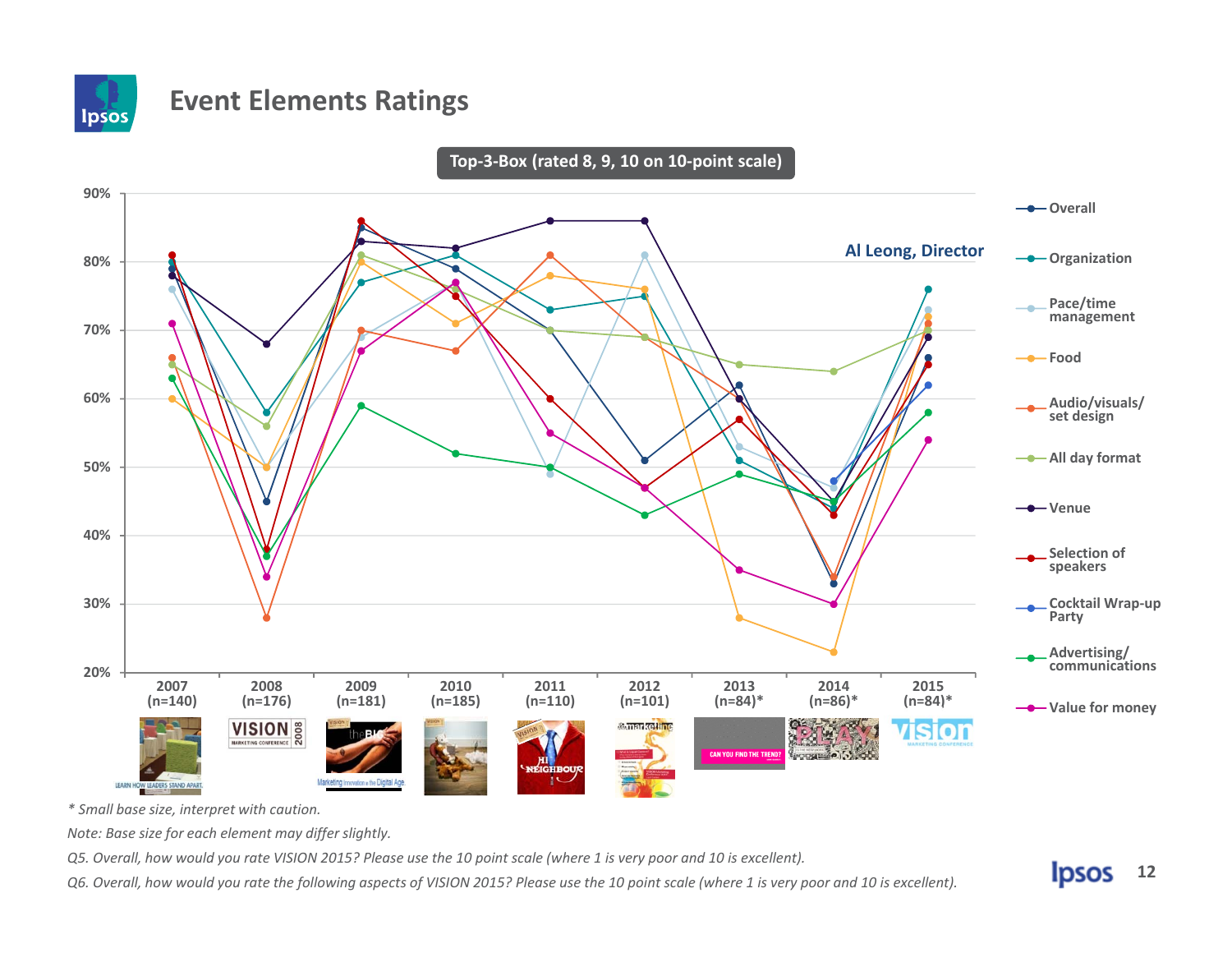

### **Suggestions to Improve Value for Money**



Note: These quotes are for reporting purposes only and may not be used in publications without the consent of the respondent. A separate document provides a full listing of all verbatim responses that are allowed for further posting.

*Only respondents who give <sup>a</sup> rating of 1‐7 for Q6 are asked Q7.*

Q7. In what ways can BCAMA improve the "value for money" of the VISION conference? Please be as specific as possible.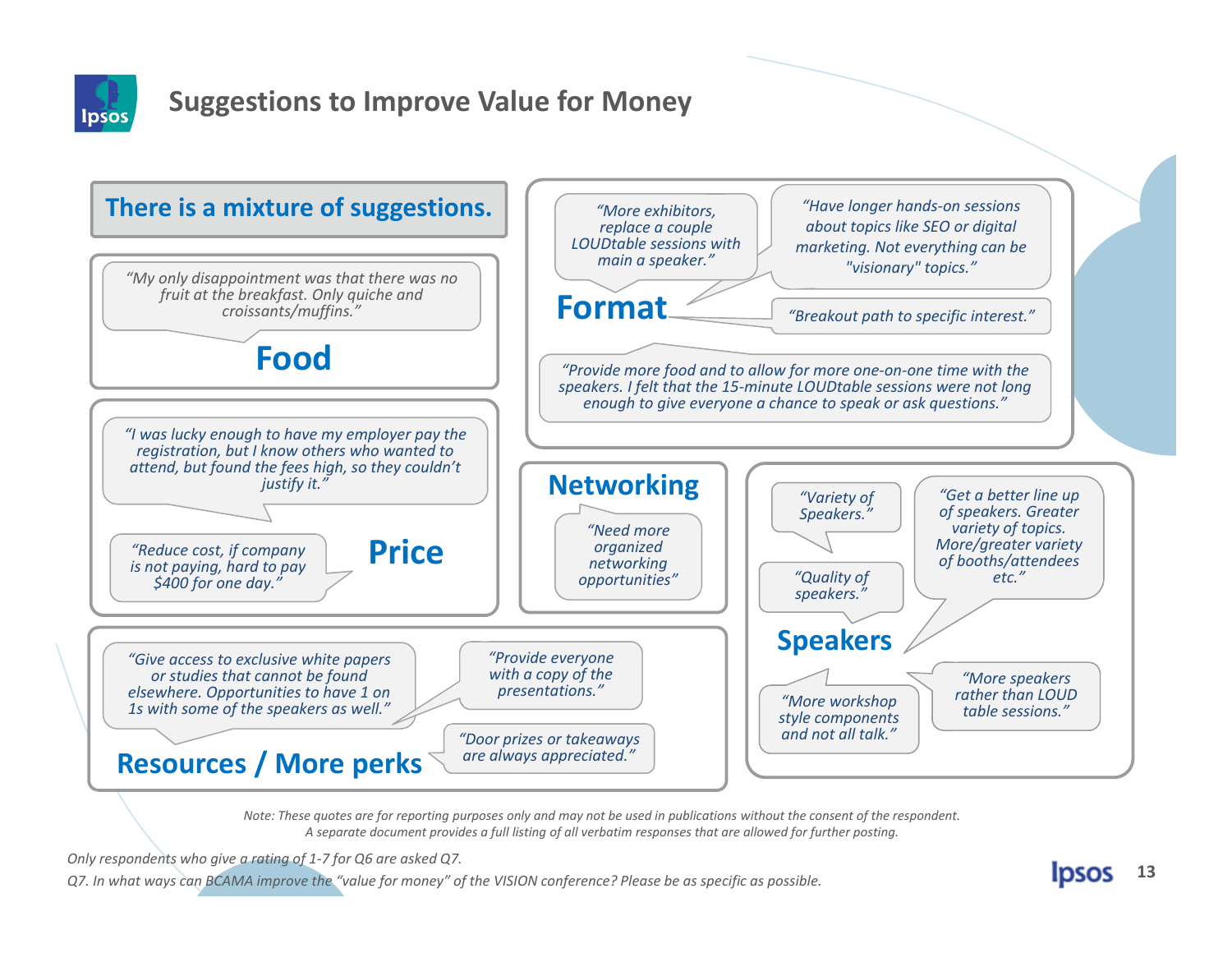

### **Rating Relative to Previous VISION Conferences**

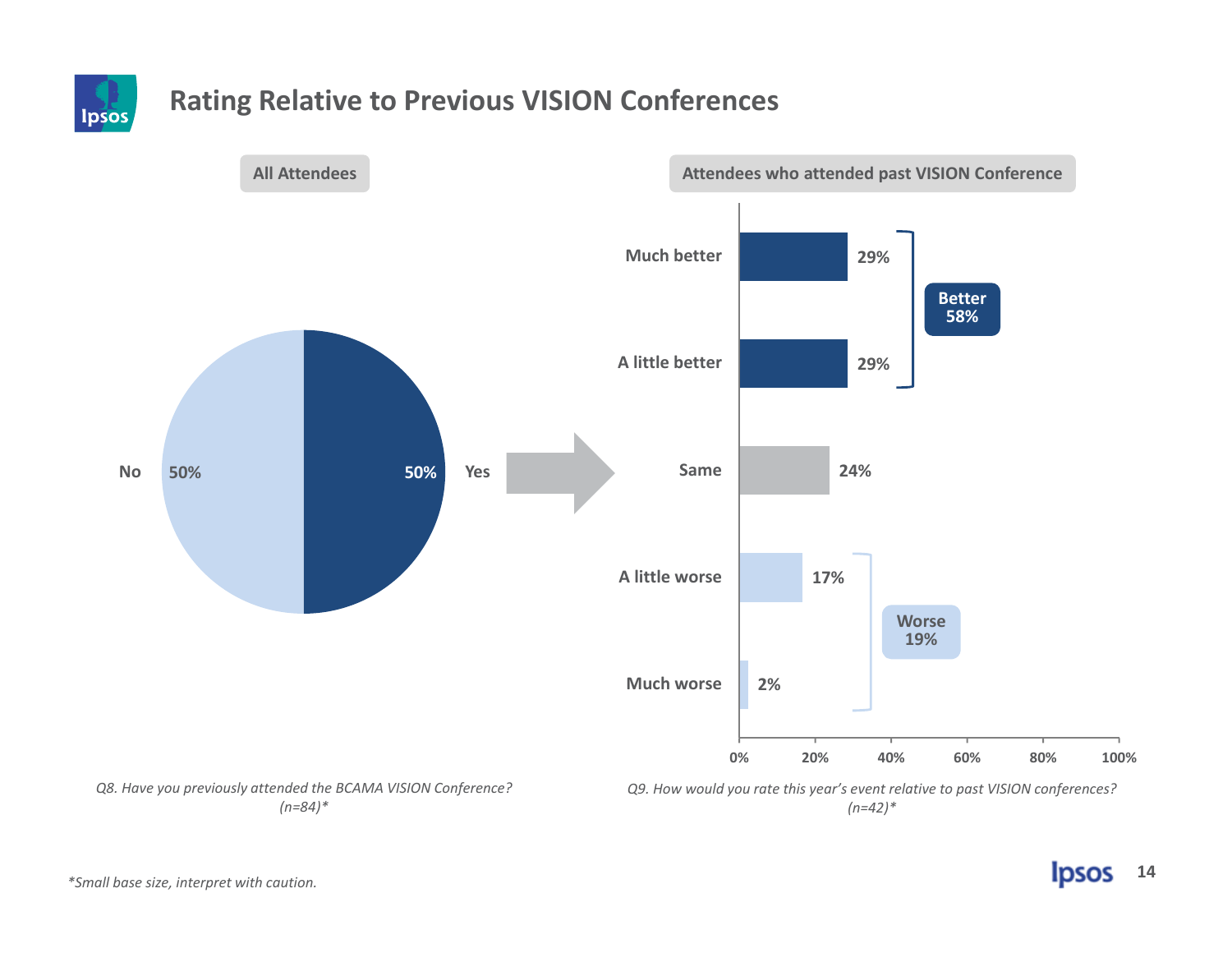

### **Rating Relative to Previous VISION Conferences**

|                                           | <b>MARKETING</b>   | <b>WEBSTERN COM</b> | CAN YOU FIND THE TREND? | <b><i><b><i>Mamarketine</i></b></i></b><br><b>12 What is Liquid Contest!</b><br>This material production<br>1) brinkleitung<br>$\Rightarrow$ | HEIGHBOUR         |                   | The alle<br>Marketing Innovation in the Digital Age. | <b>VISION</b> <sup>8</sup><br>MARKETING CONFERENCE | LEARN HOW LEADERS STAND APART. |
|-------------------------------------------|--------------------|---------------------|-------------------------|----------------------------------------------------------------------------------------------------------------------------------------------|-------------------|-------------------|------------------------------------------------------|----------------------------------------------------|--------------------------------|
|                                           | 2015<br>$(n=84)^*$ | 2014<br>$(n=86)^*$  | 2013<br>$(n=84)^*$      | 2012<br>$(n=101)$                                                                                                                            | 2011<br>$(n=111)$ | 2010<br>$(n=177)$ | 2009<br>$(n=181)$                                    | 2008<br>$(n=70)$ *                                 | 2007<br>$(n=132)$              |
| <b>Total better</b>                       | 29%                | 14%                 | 26%                     | 17%                                                                                                                                          | 27%               | 26%               | 30%                                                  | 9%                                                 | 35%                            |
| Same                                      | 12%                | 9%                  | 8%                      | 20%                                                                                                                                          | 16%               | 15%               | 8%                                                   | 10%                                                | 8%                             |
| <b>Total worse</b>                        | 10%                | 24%                 | 23%                     | 22%                                                                                                                                          | 14%               | 5%                | 3%                                                   | 22%                                                | 2%                             |
| Don't know/no response/<br>did not attend | 50%                | 55%                 | 42%                     | 42%                                                                                                                                          | 44%               | 49%               | 51%                                                  | 59%                                                | 56%                            |

*Note: Only respondents who answered "Yes" in Q8 would be asked Q9.*

*\*Small base size, interpret with caution.*

*Q9. How would you rate this year's event relative to past VISION conferences?*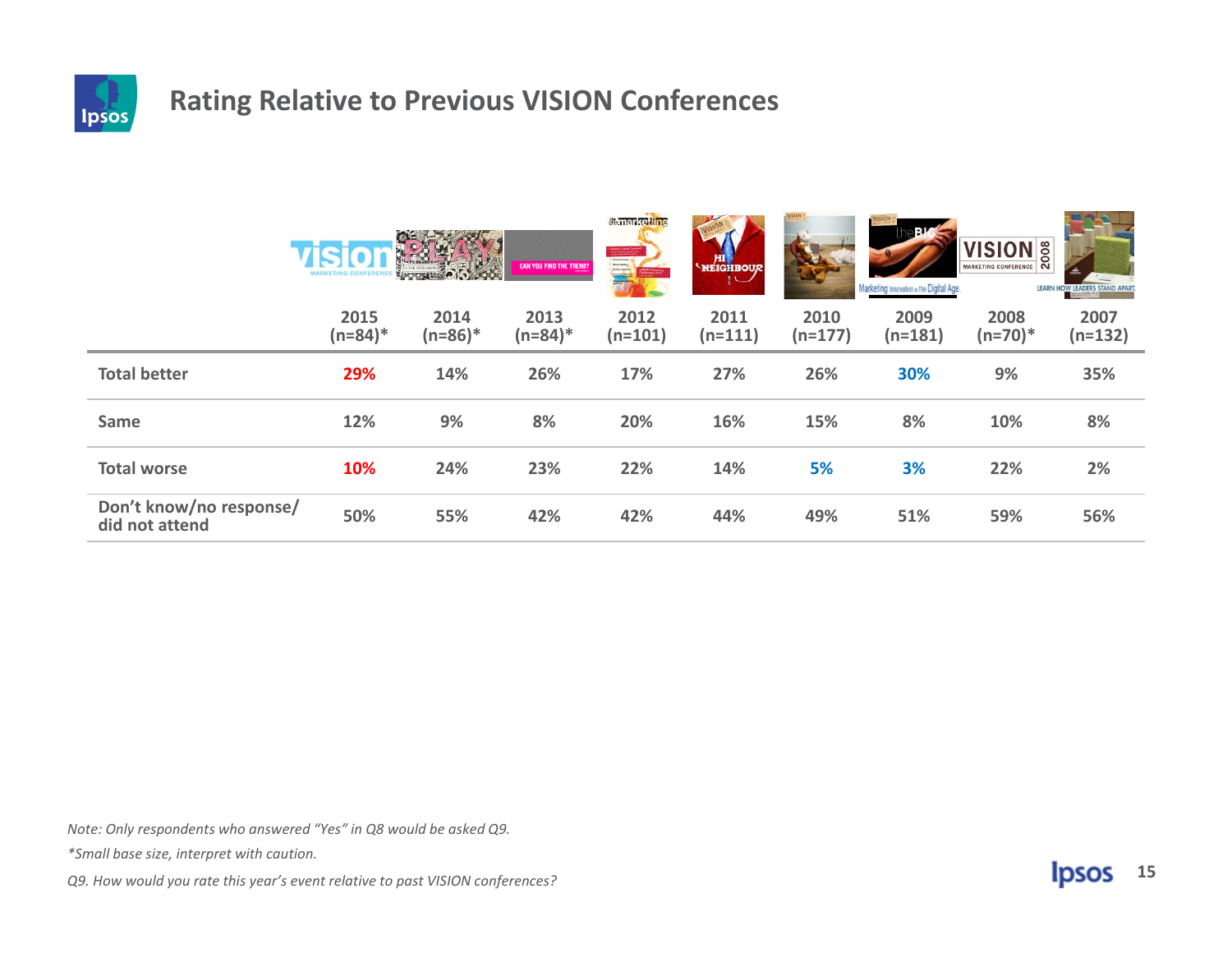

## **Rating Relative to Previous VISION Conferences ‐ Verbatim**



*"Venue selection was key ‐ I understand there's <sup>a</sup> desire for new and innovative spaces, but sometimes function over form is the better way to go and this year the venue selection was on point for the type of event you're producing."*

*"Liked the speakers and venue. The LOUDTable sessions were very enjoyable and it was great to interact with the speakers and fellow attendees."*

*"Fantastic speakers in compare with last year ‐ well organized event ‐ great locations ‐ better quality of food (breakfast, lunch & breaks)."*

*"I haven't been in <sup>a</sup> number of years. In the past VISION has been very good. I have heard that the past couple of years have not been up to the standards of the past. I was very pleased with this year. Most speakers were very good with <sup>a</sup> few exceptions, which is to be expected."*

*"Last years event had <sup>a</sup> much better venue and parking. The networking was in <sup>a</sup> more inviting environment."*

*"I felt like the speakers were not as impressive on paper than in the past(2 years ago), though they all did give good talks. I did enjoy all the speakers and their content was excellent. It would have been great to have the agenda of the day emailed out to participants after they registered for the event. I went onto the website to view the agenda, but it would have been nice it if was already sent to me."*

*"The overarching theme of Play was much stronger in last year's conference."*

*"The speakers were less compelling than the speakers from previous years. Additionally, the speakers were not as high profile. "*

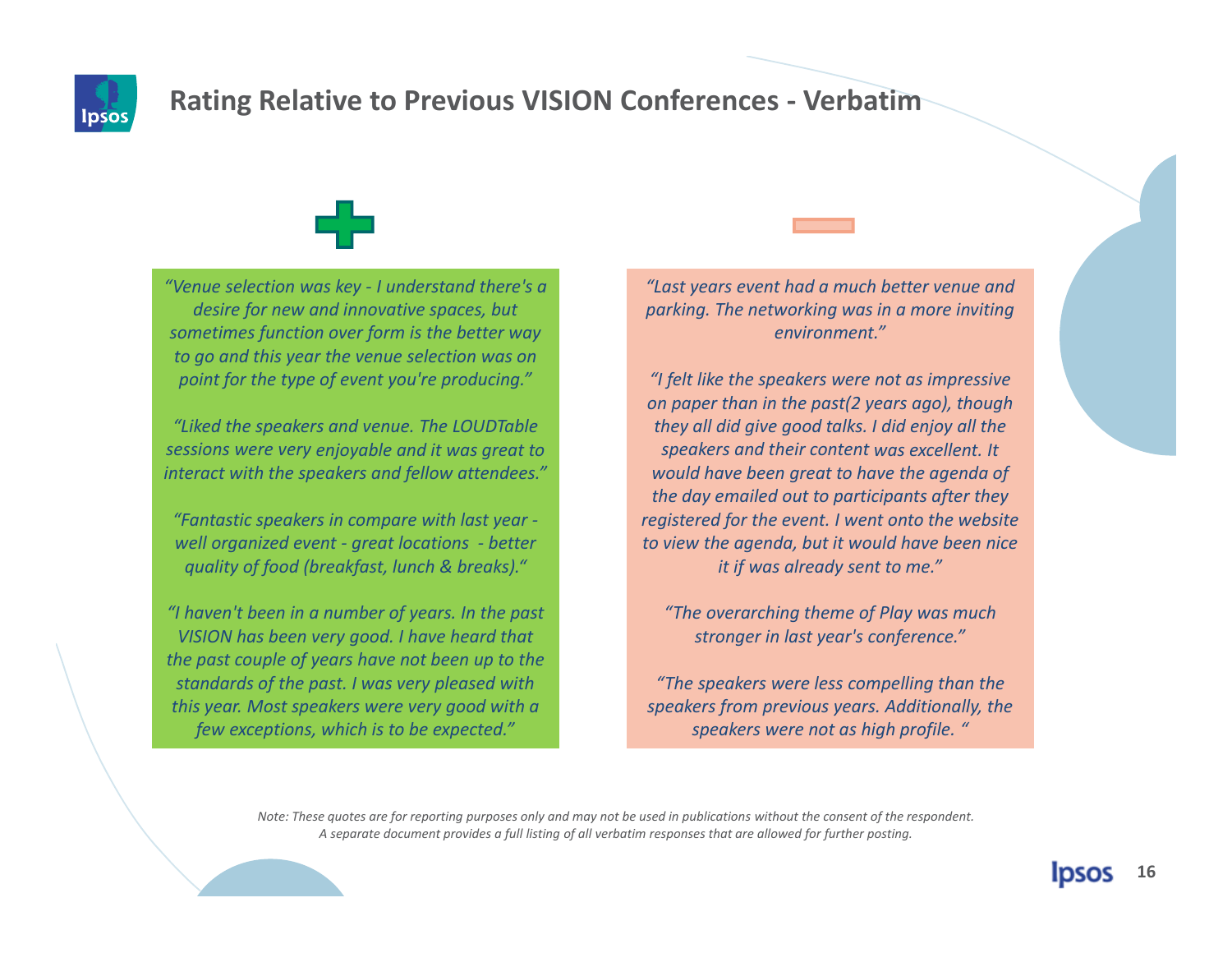

### **Likelihood to Recommend – Net Promoter Score**



*(n=84)\**

*\* Small base size, interpret with caution.*

*Q12. How likely is it that you would recommend the VISION conference to <sup>a</sup> colleague or friend?*

*Q13. Why did you give that response?*

**IDSOS 17**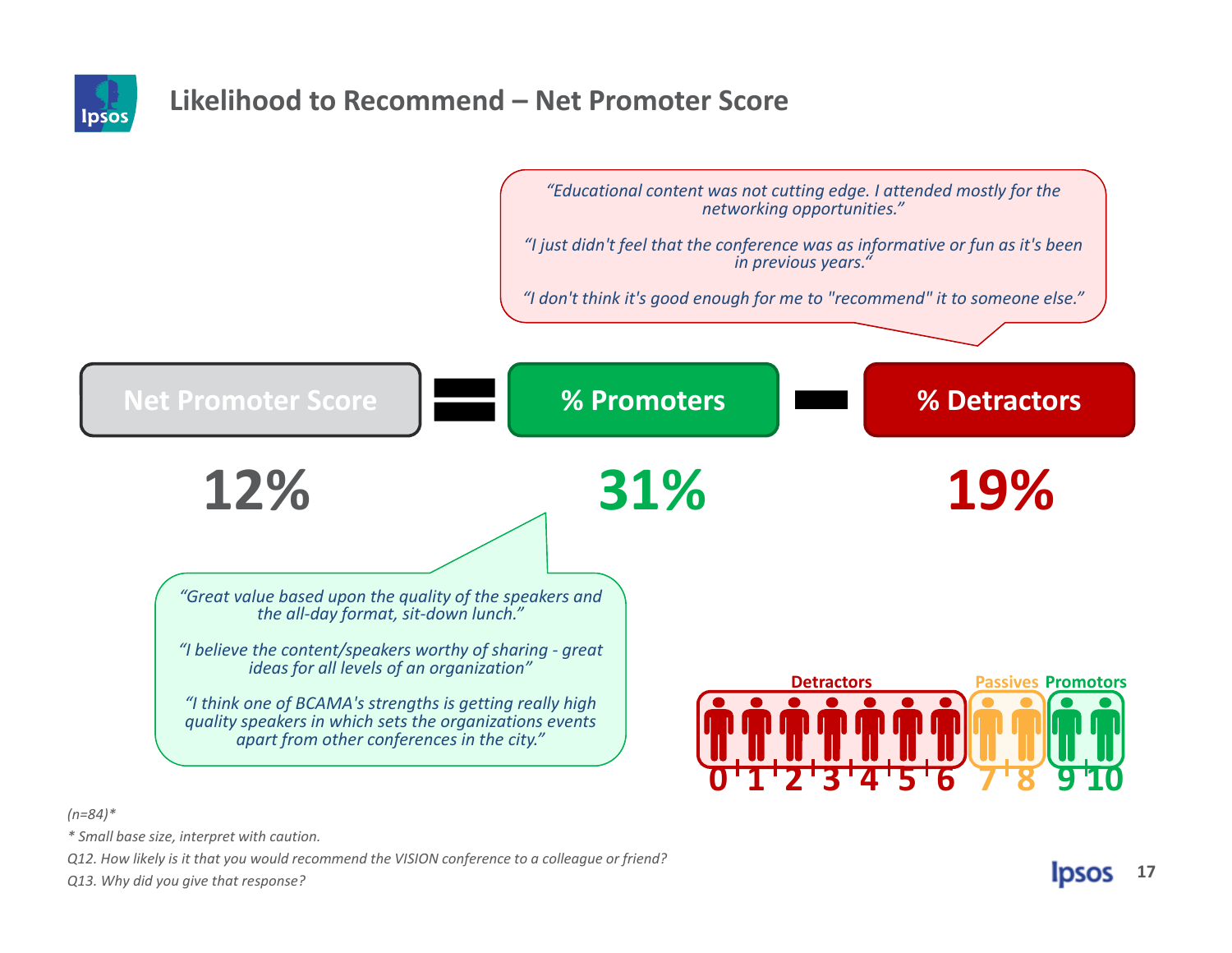

**Speaker Ratings**

- Among the five keynote speaker sessions of VISION 2015, more than four-in-five (83%) attendees give top ratings for the overall presentation delivery of Aaron Dignan from Undercurrent. He receives an average mean rating of 8.6.
- Broadly three-quarters of attendees rate Rand Fisher from Wizard of Moz and Cindy Gallop from IfWeRanTheWorld positively (76% and 74% respectively). Both are awarded an average score of 8.4.
- More than half (56%) of attendees give top ratings for Russ Klein from the American Marketing Association, with an average score of 7.7.
- Among the five keynote speakers, Susan O'Brien from Canadian Tire receives the lowest rating from attendees (18% with <sup>a</sup> mean score of 5.3).

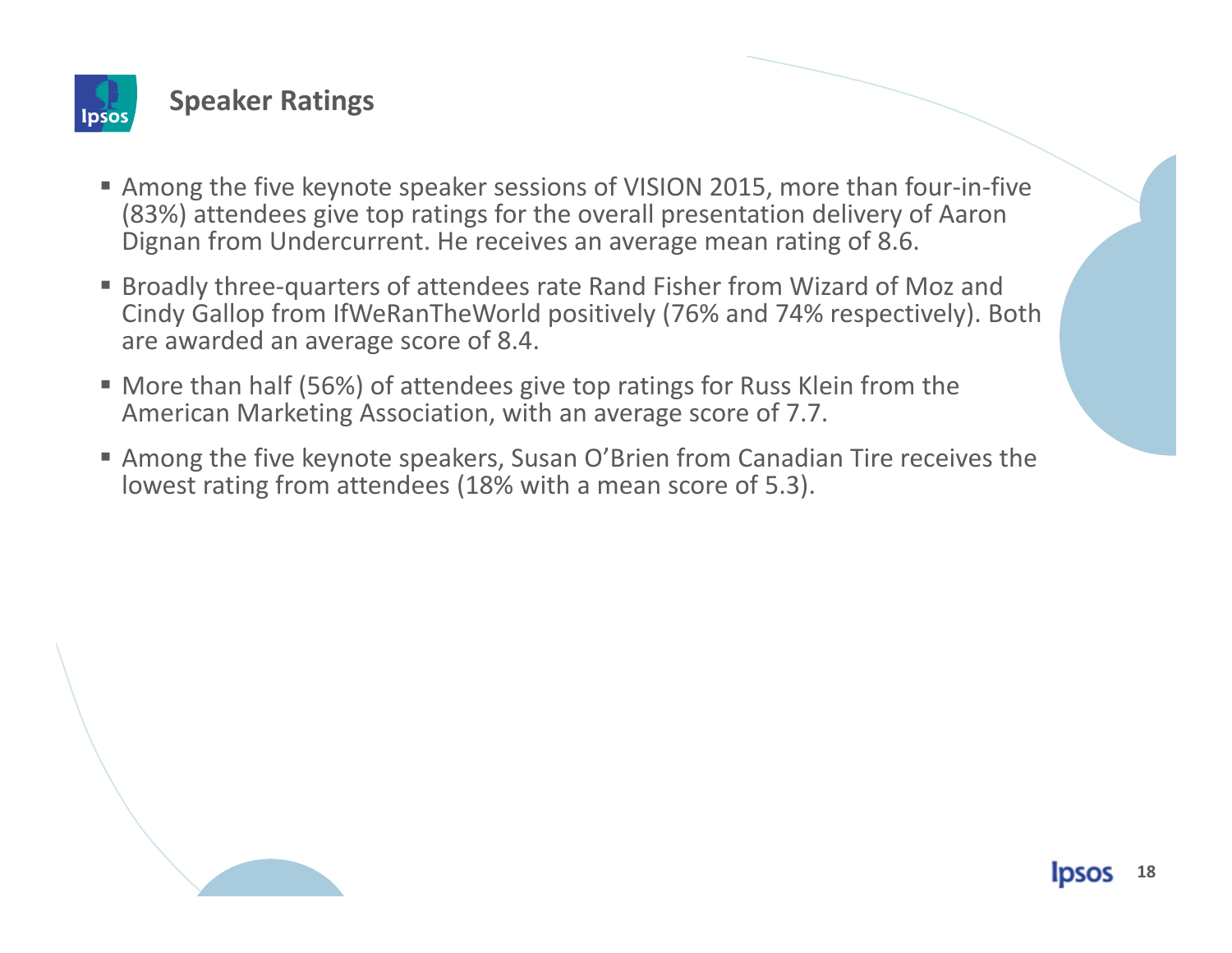#### **Speaker Ratings Ipsos**



*\*Small base size, interpret with caution.*

*Note: Selection of speakers excludes 'don't know' and 'did not attend' responses.*

Q11. Please rate each of the following speakers of VISION 2015 in terms of overall delivery of the information presented. Please use the 10 *point scale (where 1 is very poor and 10 is excellent).*

**Ipsos 19**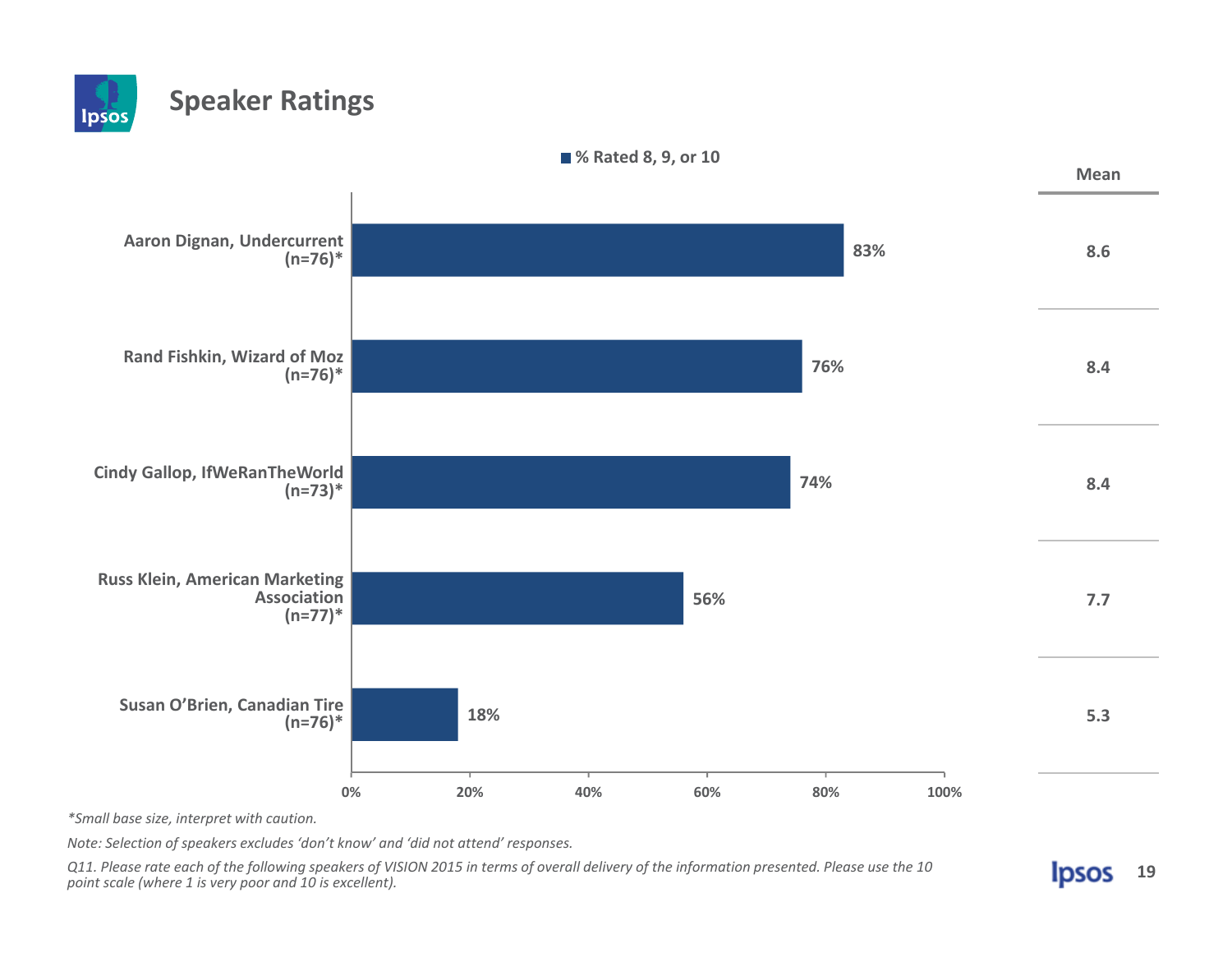



# **Pre‐Event Metrics**

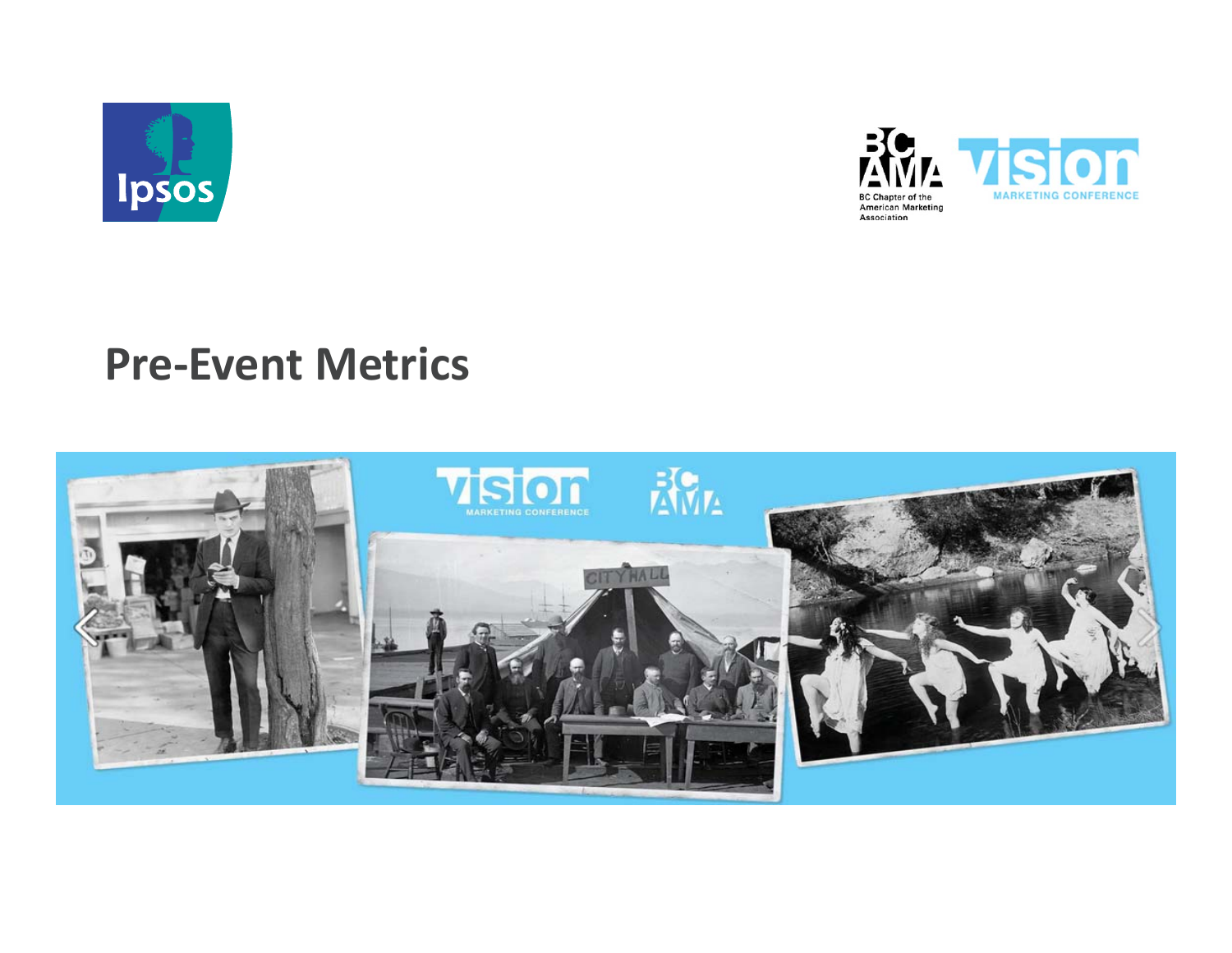

#### **Pre‐Event Metrics**

- The top three factors that motivate respondents to attend VISION 2015 include "staying up‐to‐date on marketing knowledge", "session topics/speakers", and "networking" (76%, 71%, and 56% of attendees respectively give <sup>a</sup> rating of 8, 9, or 10 out of 10).
	- These three factors in 2015 are also the top three factors identified in 2014 and 2013.
- Most of the other motivators do not play as strong of <sup>a</sup> role in comparison. The least influential motivators are "location" and "theme". These two motivators also had the least influence last year.
- A quarter (24%) of VISION attendees have also attended or plan to attend other marketing conferences, with the majority of them (16% out of the 24%) reporting to have attended the Art of Marketing conference.
- Among respondents who only choose to attend VISION 2015 this year, having been to the VISION conference in the past and having had the conference recommended by friends or coworkers are the top two reasons (mentioned by 34% of attendees each).
- Around <sup>a</sup> quarter of attendees consider the reputation of the VISION conference (27%), having friends or coworkers going to the event (25%), and not having to pay for the conference (25%) as factors that contribute to them choosing VISION.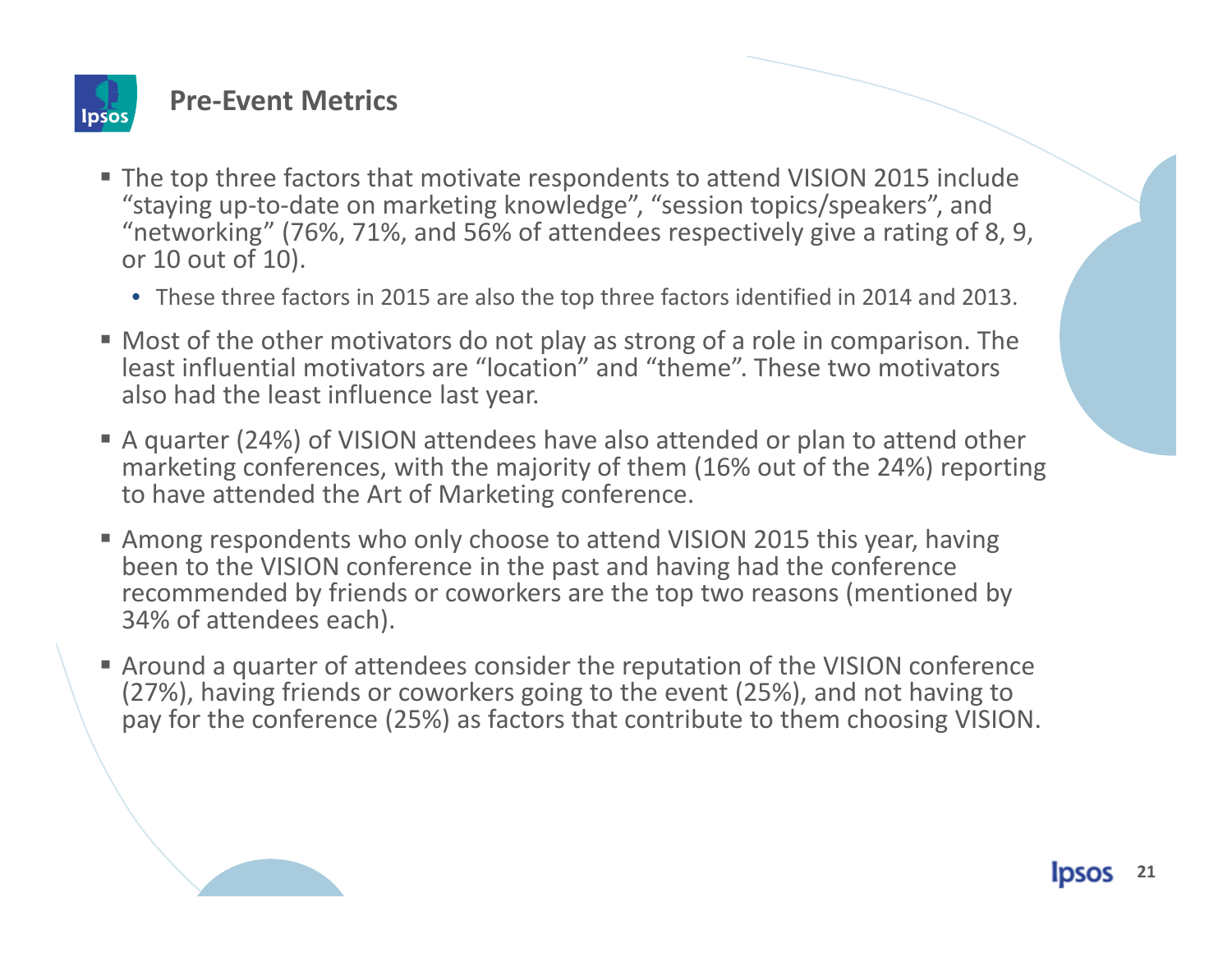

#### **Pre‐Event Metrics**

- In terms of communication regarding the VISION conference, the top method continues to be <sup>e</sup>‐mail reminders (36%). However, this method has directionally trended down since 2013 (fallen by 10 pp between 2013 and 2014, and another 12 pp this year).
	- "Word‐of‐mouth" communication continues to play <sup>a</sup> role in being second most prevalent way of how attendees hear about the conference at 29%. This is the second year where "word‐of‐mouth" communication has overtaken "BCAMA" communication in terms of how attendees hear about the conference.
	- BCAMA‐owned platforms such as BCAMA events and the BCAMA websites still play an important role in reaching and communicating to VISION attendees (25% and 19% each).
	- Social media sites, including Twitter, Facebook, and LinkedIn continue to have minor impact on raising awareness about the VISION conference (7%, 4%, and 2% respectively).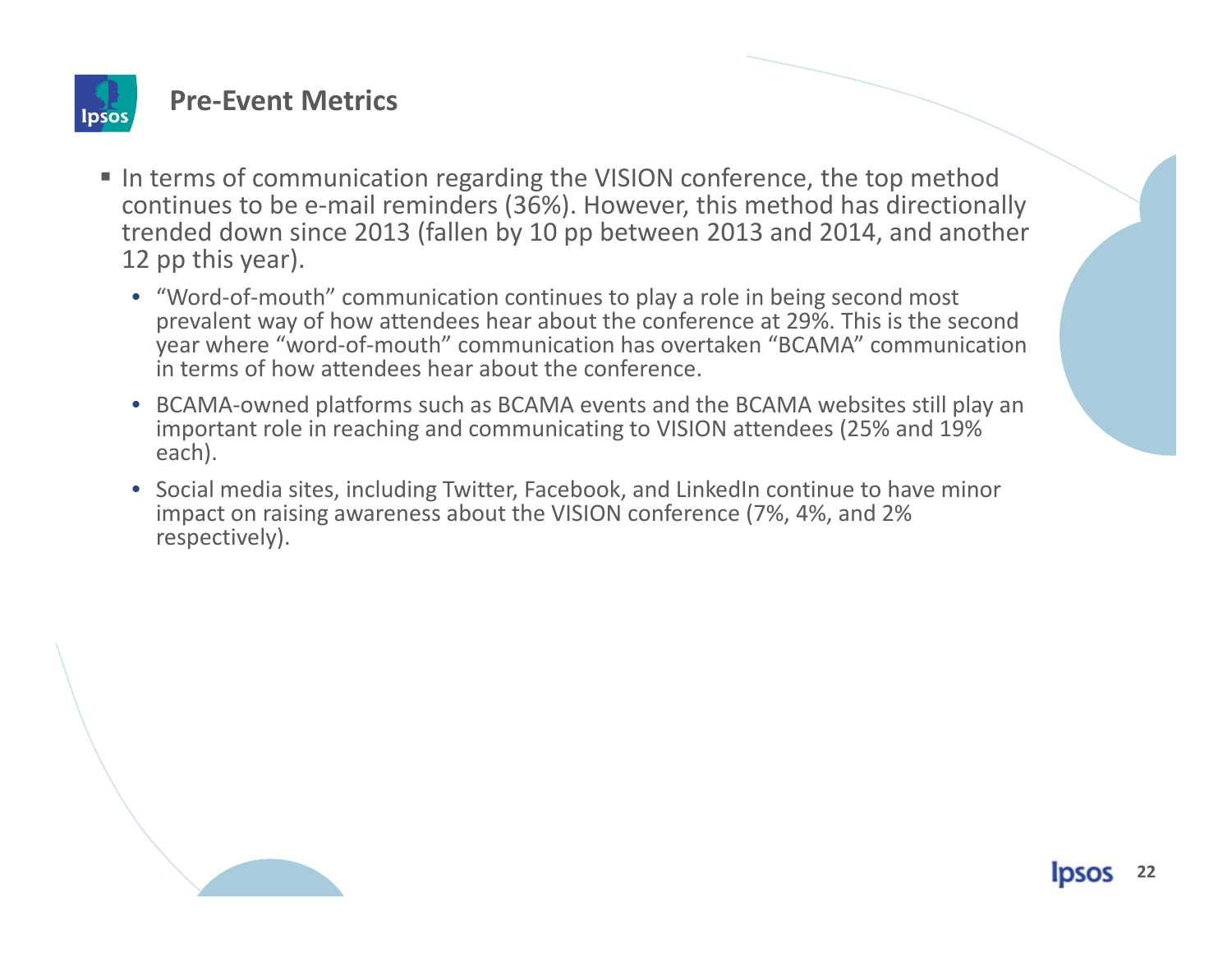

### **Attendance Motivators**



#### *(n=84)\**

*\* Small base size, interpret with caution.*

Q2. What motivated you to attend VISION 2015? Please use the 10 point scale (where 1 is not at all important and 10 is very important).

**Ipsos 23**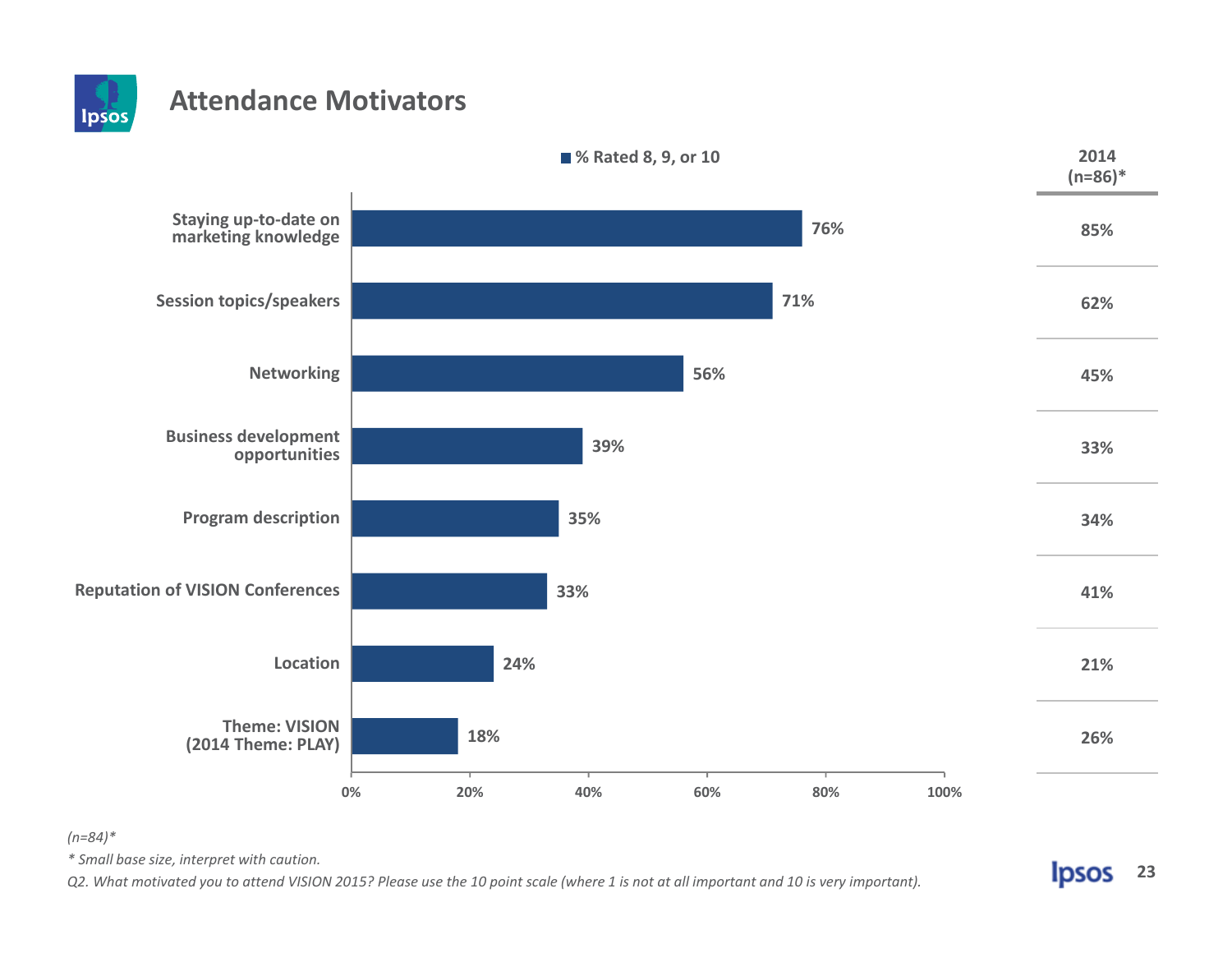

#### **Other Conference Attendance**



*(n=84)\**

*\* Small base size, interpret with caution.*

*Q3. Have you attended or will you attend any of these conferences this year? Check all that apply.*

**Ipsos 24**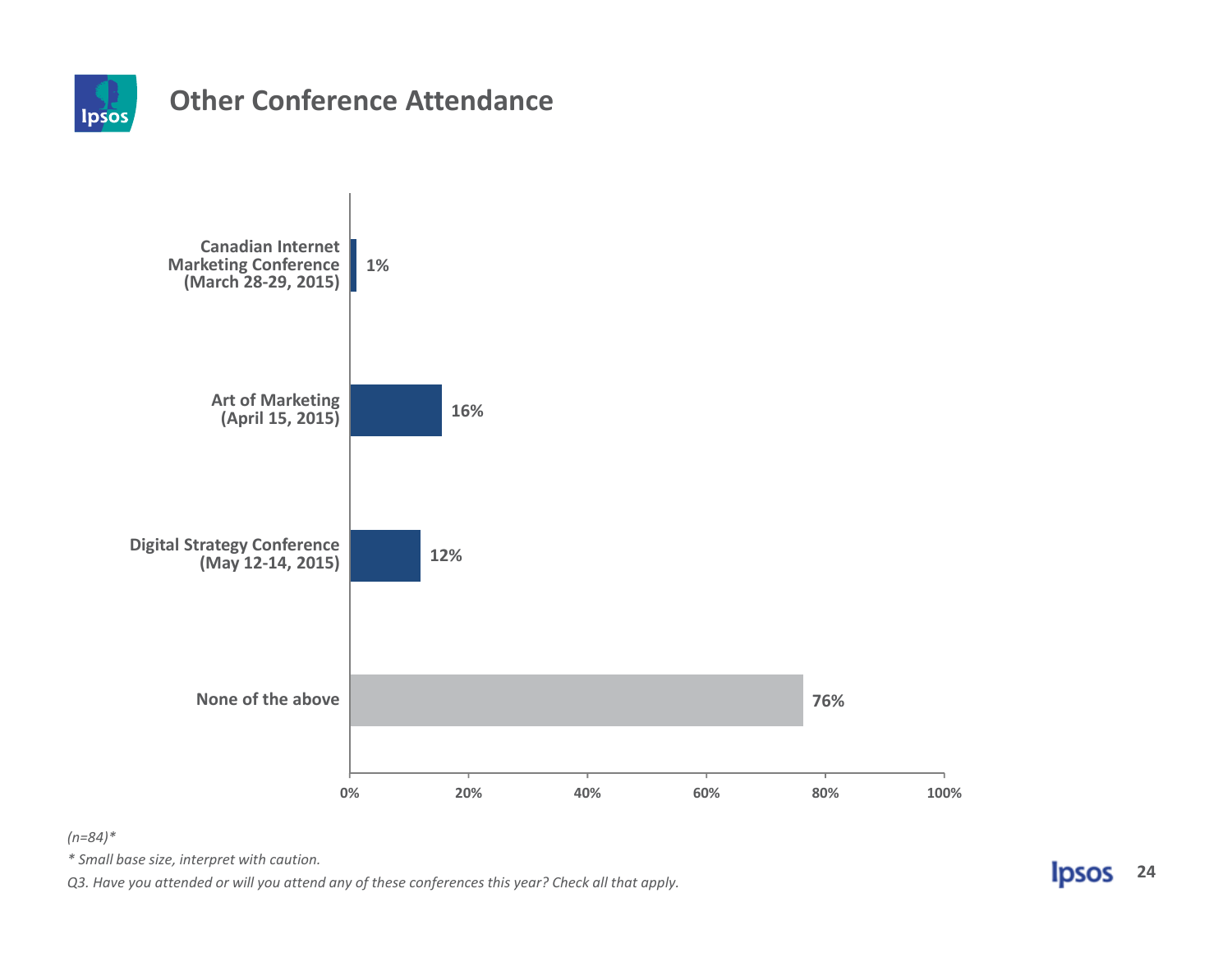

## **Reasons for Attending Only VISION**



*\* Small base size, interpret with caution.*

Base: Among those who selected "none of the above" at Q3 (n=64)\*

Q4. Why did you choose to attend VISION 2015 and not any of the other conferences? Please select all that apply.

**25IDSOS**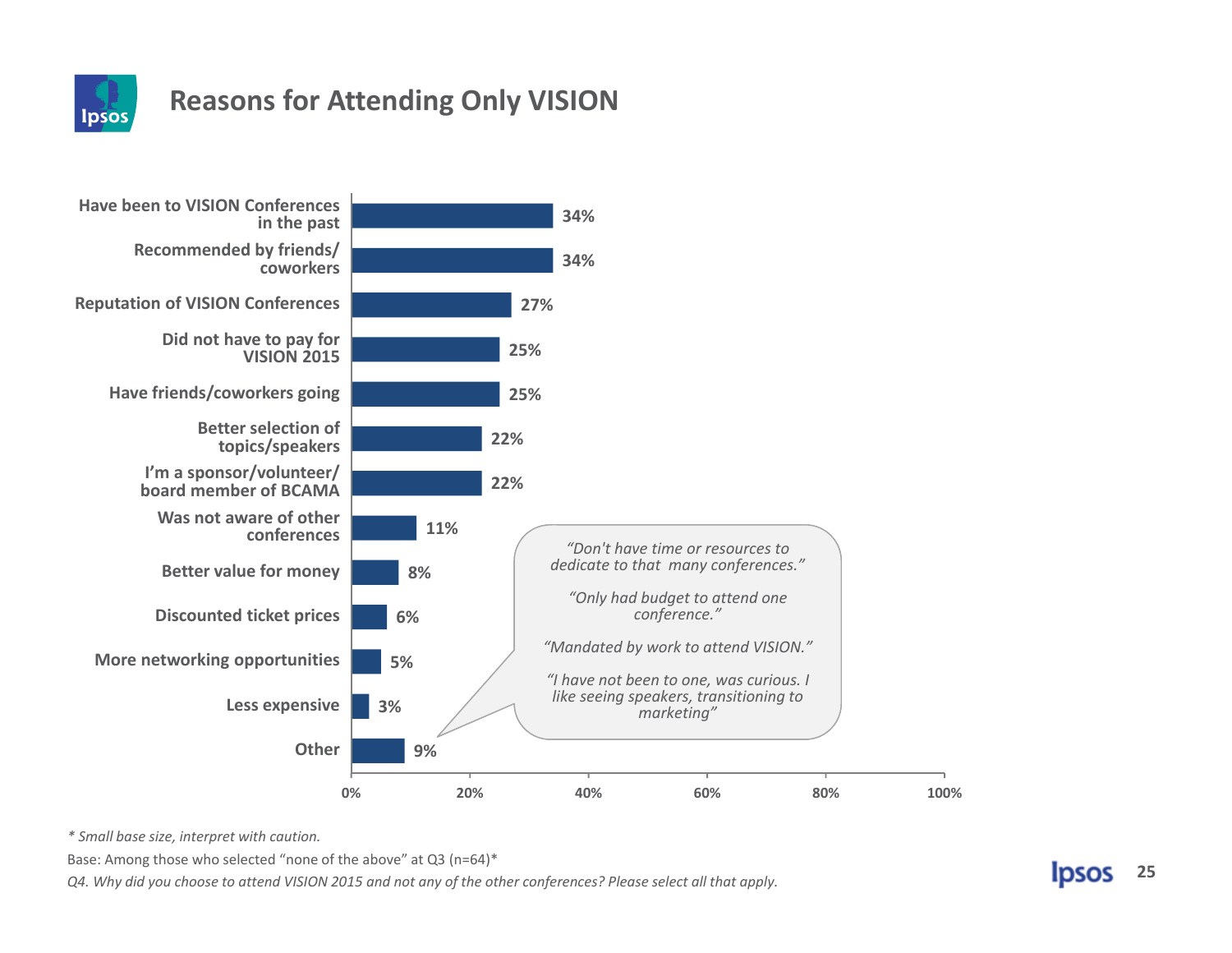

#### **Communication Methods**



#### *(n=84)\**

*\* Small base size, interpret with caution.*

*Q1. How did you hear about VISION 2015? (Please select all that apply).*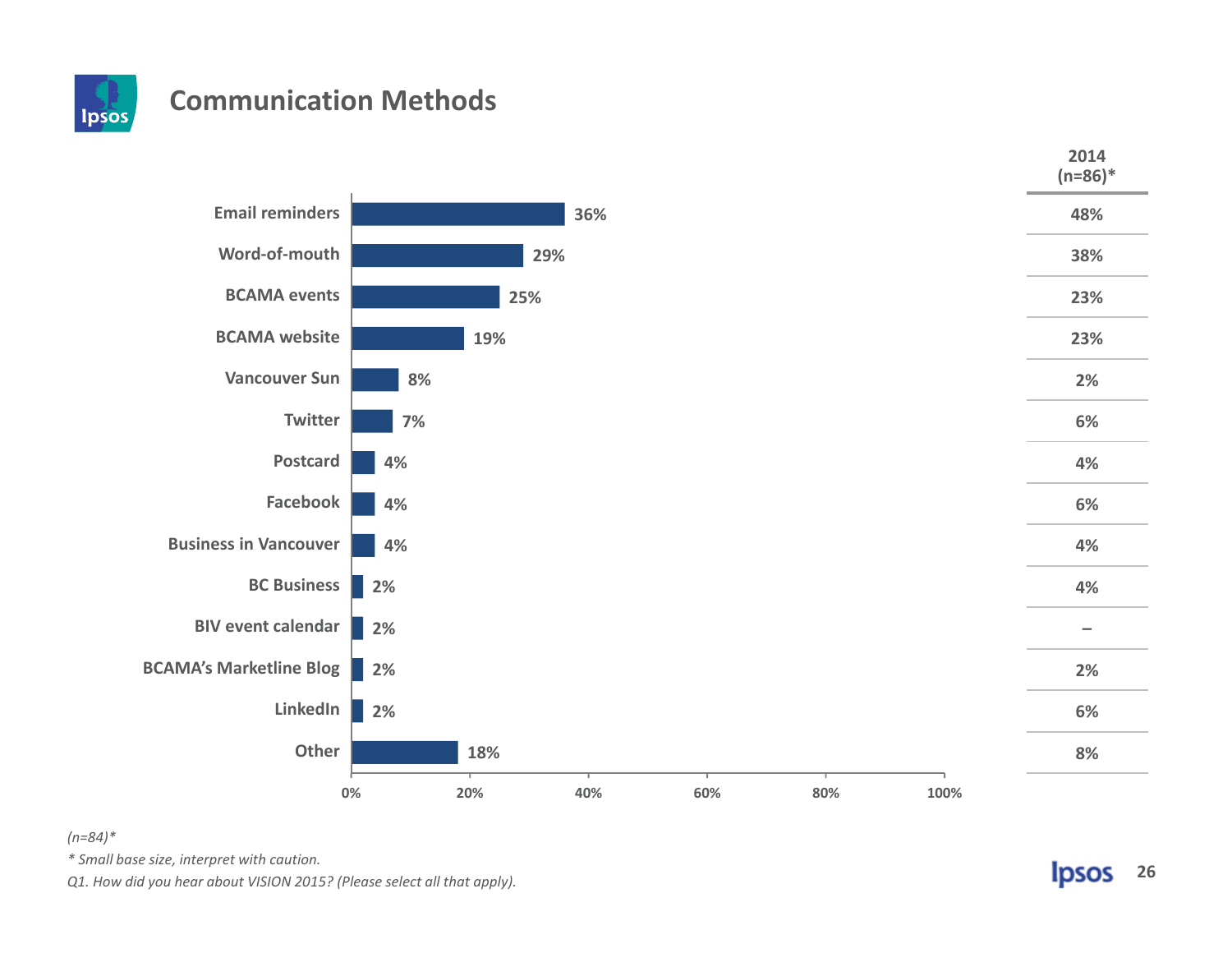

#### **Communication Methods**

| <b>upsus</b>                   |                    |                   | <b>CAN YOU FIND THE TREND?</b> | $\overline{a}$<br>(SION Marketing)<br>Conformasis 2012 | <b>NEIGHBOUR</b><br>!∪   |                          | the <sup>316</sup><br>Marketing Innovation in the Digital Age. | <b>VISION</b> <sup>8</sup><br>MARKETING CONFERENCE | LEARN HOW LEADERS STAND APART |
|--------------------------------|--------------------|-------------------|--------------------------------|--------------------------------------------------------|--------------------------|--------------------------|----------------------------------------------------------------|----------------------------------------------------|-------------------------------|
|                                | 2015<br>$(n=84)^*$ | 2014<br>$(n=86)*$ | 2013<br>$(n=84)^*$             | 2012<br>$(n=101)$                                      | 2011<br>$(n=117)$        | 2010<br>$(n=185)$        | 2009<br>$(n=181)$                                              | 2008<br>$(n=176)$                                  | 2007<br>$(n=140)$             |
| <b>Email reminders</b>         | 36%                | 48%               | 58%                            | 50%                                                    | 50%                      | 38%                      | 39%                                                            | 43%                                                | 41%                           |
| Word-of-mouth                  | 29%                | 38%               | 20%                            | 30%                                                    | 30%                      | 27%                      | 23%                                                            | 33%                                                | 26%                           |
| <b>BCAMA</b> events            | 25%                | 23%               | 25%                            | 16%                                                    | 12%                      | 9%                       | 7%                                                             | 7%                                                 | 9%                            |
| <b>BCAMA</b> website           | 19%                | 23%               | 35%                            | 23%                                                    | 30%                      | 26%                      | 27%                                                            | 23%                                                | 22%                           |
| <b>Vancouver Sun</b>           | 8%                 | 2%                | $\qquad \qquad -$              | 2%                                                     | 2%                       | 4%                       | 2%                                                             | 2%                                                 | 6%                            |
| <b>Twitter</b>                 | 7%                 | 6%                | 8%                             | $\qquad \qquad$                                        | -                        | $\overline{\phantom{m}}$ |                                                                | $\qquad \qquad \blacksquare$                       | $\qquad \qquad$               |
| <b>Postcard</b>                | 4%                 | 4%                | 6%                             | 6%                                                     | 14%                      | 11%                      | 18%                                                            | 10%                                                | 19%                           |
| <b>Facebook</b>                | 4%                 | 6%                | 8%                             |                                                        | -                        | $\qquad \qquad$          |                                                                | $\overline{\phantom{m}}$                           | $\qquad \qquad$               |
| <b>Business in Vancouver</b>   | 4%                 | 4%                | 5%                             | 2%                                                     | 3%                       | 3%                       | 3%                                                             | 2%                                                 | 4%                            |
| <b>BC Business**</b>           | 2%                 | 4%                | 7%                             | 6%                                                     | 3%                       | 1%                       | 2%                                                             | 1%                                                 | 7%                            |
| <b>BIV event calendar</b>      | 2%                 | $\qquad \qquad -$ | 2%                             |                                                        | -                        | $\overline{\phantom{m}}$ |                                                                | $\qquad \qquad \blacksquare$                       | $\qquad \qquad$               |
| <b>BCAMA's Marketline Blog</b> | 2%                 | 2%                | 2%                             | $\hspace{0.05cm}$                                      | $\qquad \qquad -$        | $\qquad \qquad$          | $\overline{\phantom{0}}$                                       | $\qquad \qquad \blacksquare$                       | $\qquad \qquad$               |
| LinkedIn                       | 2%                 | 6%                | 8%                             | $\overline{\phantom{a}}$                               | $\overline{\phantom{0}}$ | $\overline{\phantom{m}}$ | $\overline{\phantom{0}}$                                       | $\qquad \qquad \blacksquare$                       | $\qquad \qquad$               |
| <b>Other</b>                   | 18%                | 8%                | 12%                            | 16%                                                    | 5%                       | 23%                      | 18%                                                            | 6%                                                 | 18%                           |

**Avman calling** 

**All Company Company** 

**VISION &** 

*\**

*Mote: Base size for each statement may differ slightly.* 

\*\* BC Business online -2008 to 2011 only. In 2012, BCAMA VISION had advertisements at BC business magazine and BC Business online together.

*Note: In 2013, social media was further broken down into LinkedIn, Facebook and Twitter.*

*Q1. How did you hear about VISION 2015? (Please select all that apply).*



**TAAT**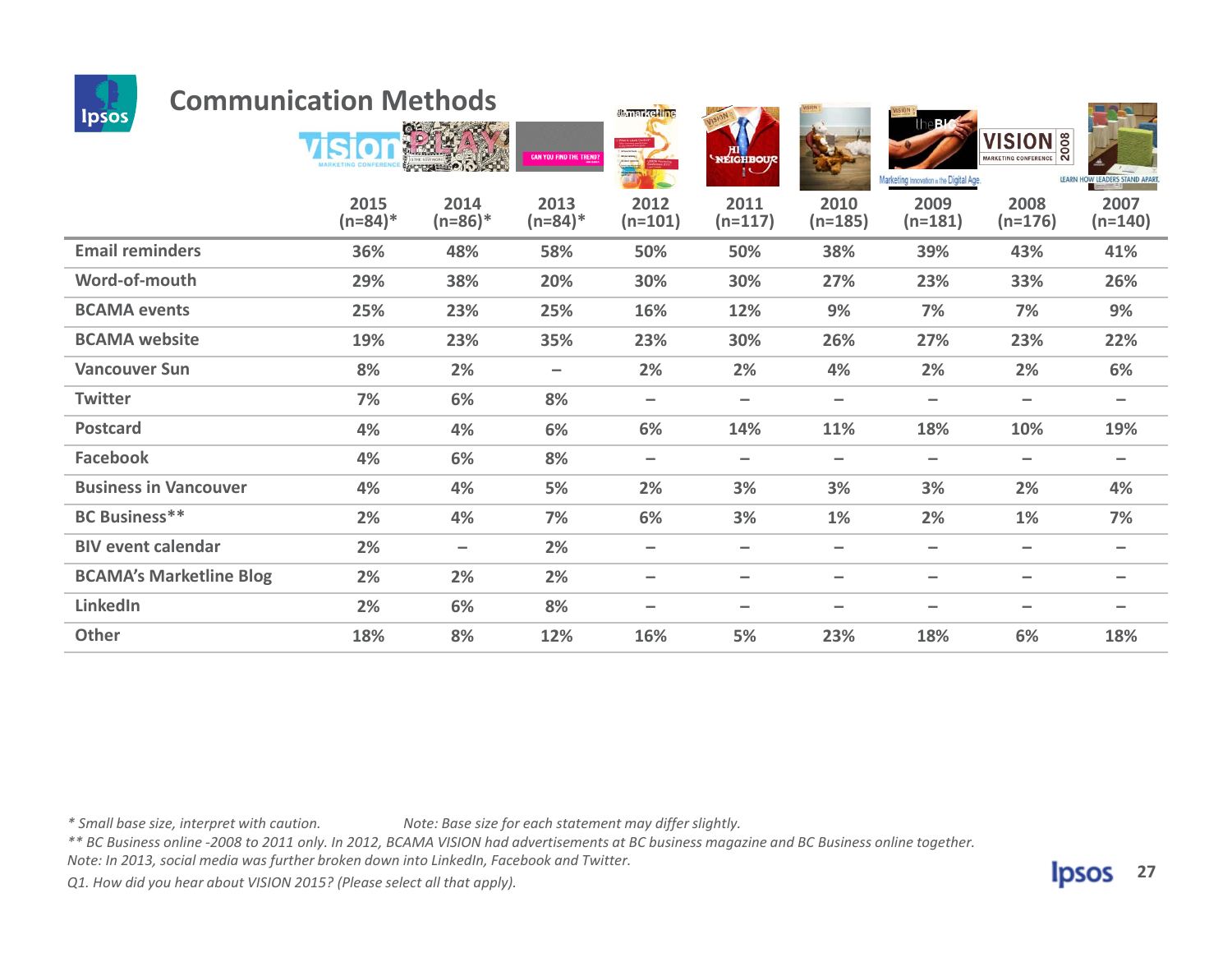

### **Communication Methods**



*Mote: Base size for each statement may differ slightly.* 

\*\* BC Business online -2008 to 2011 only. In 2012, BCAMA VISION had advertisements at BC business magazine and BC Business online together.

*Note: In 2013, social media was further broken down into LinkedIn, Facebook and Twitter.*

*Q1. How did you hear about VISION 2015? (Please select all that apply).*

*\**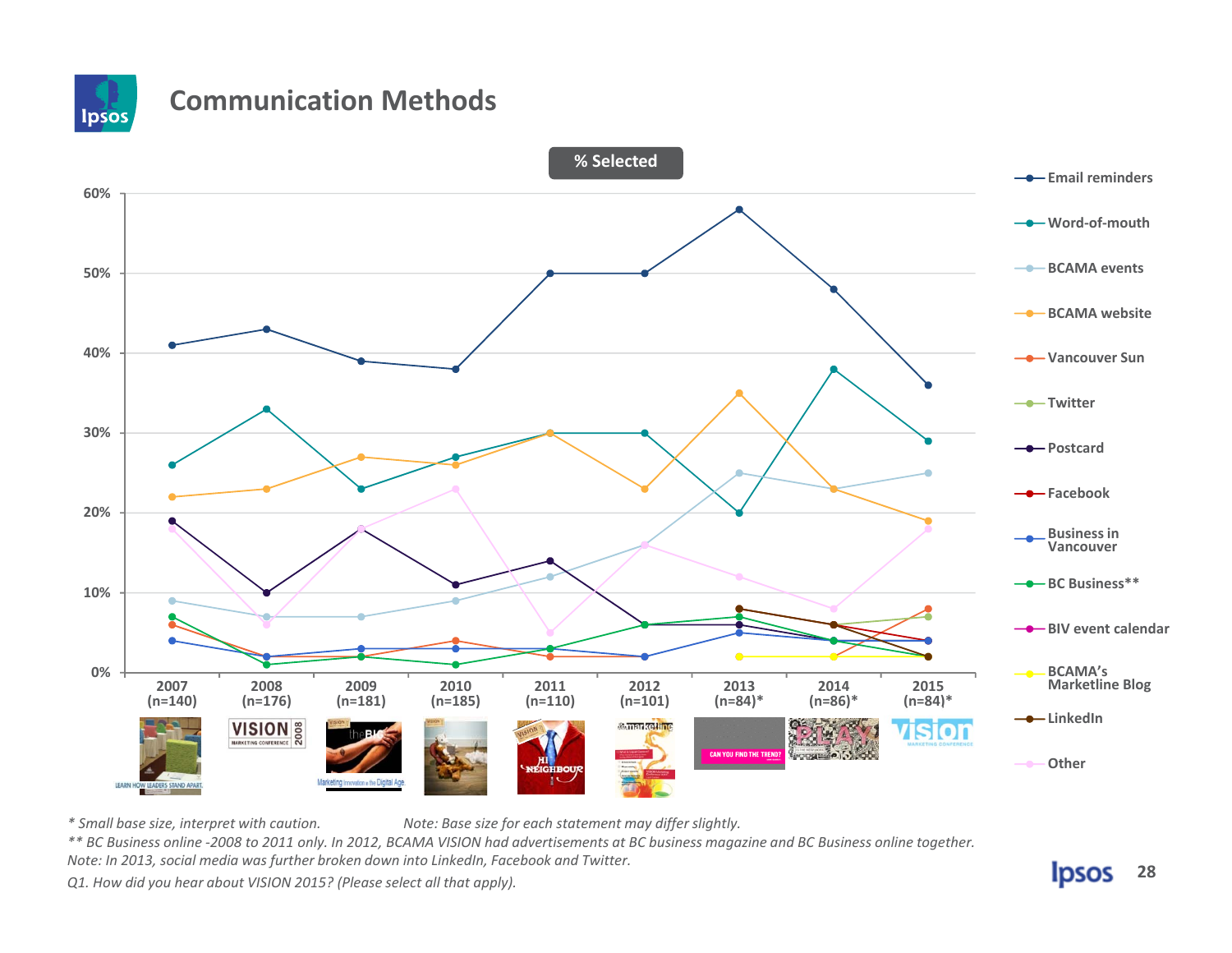



# **Sponsor Awareness**

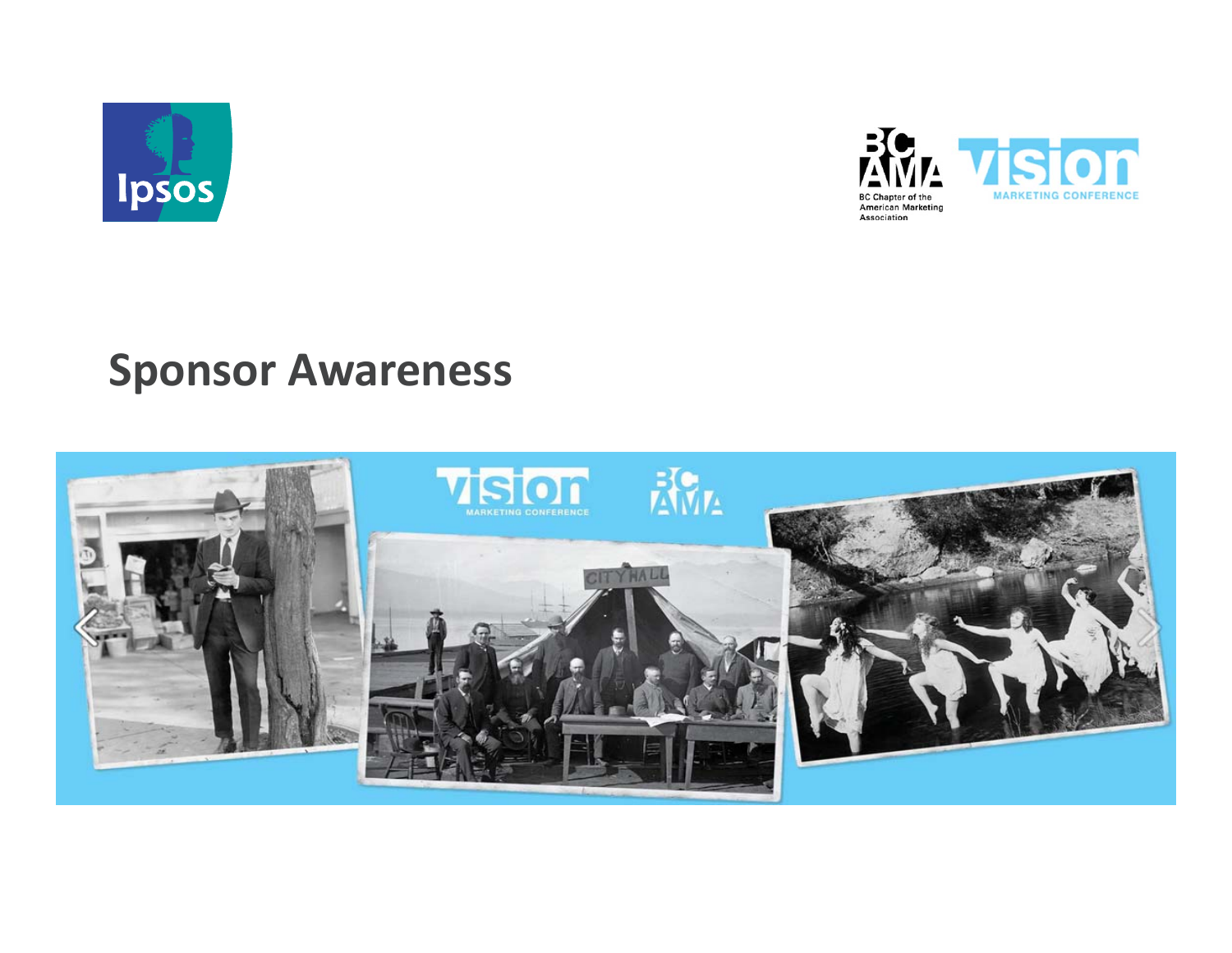

#### **Sponsor Awareness**

- This year, more than half of the attendees report being aware of 12 of the 17 sponsors. Comparatively, the majority of the attendees last year only remember 7 of the 20 sponsors.
- Approximately three-quarters of attendees are aware of Ipsos Reid (77%), Canada Post (74%), and Smart Savvy (74%) as sponsors of VISION 2015.
- A lesser proportion (between 60% to 70%) of attendees recall sponsors like Proofing Queen, Graphically Speaking, and The Vancouver Sun/The Province at the conference.
- Around half of respondents identify sponsors like BC Business (58%), Xibita (57%), Kirk Marketing (56%), BCIT (54%), Phillip Chin Photography (52%), and Business in Vancouver (51%) as event sponsors.
- The rest of the sponsors of VISION 2015 are identified by less than 45% of attendees.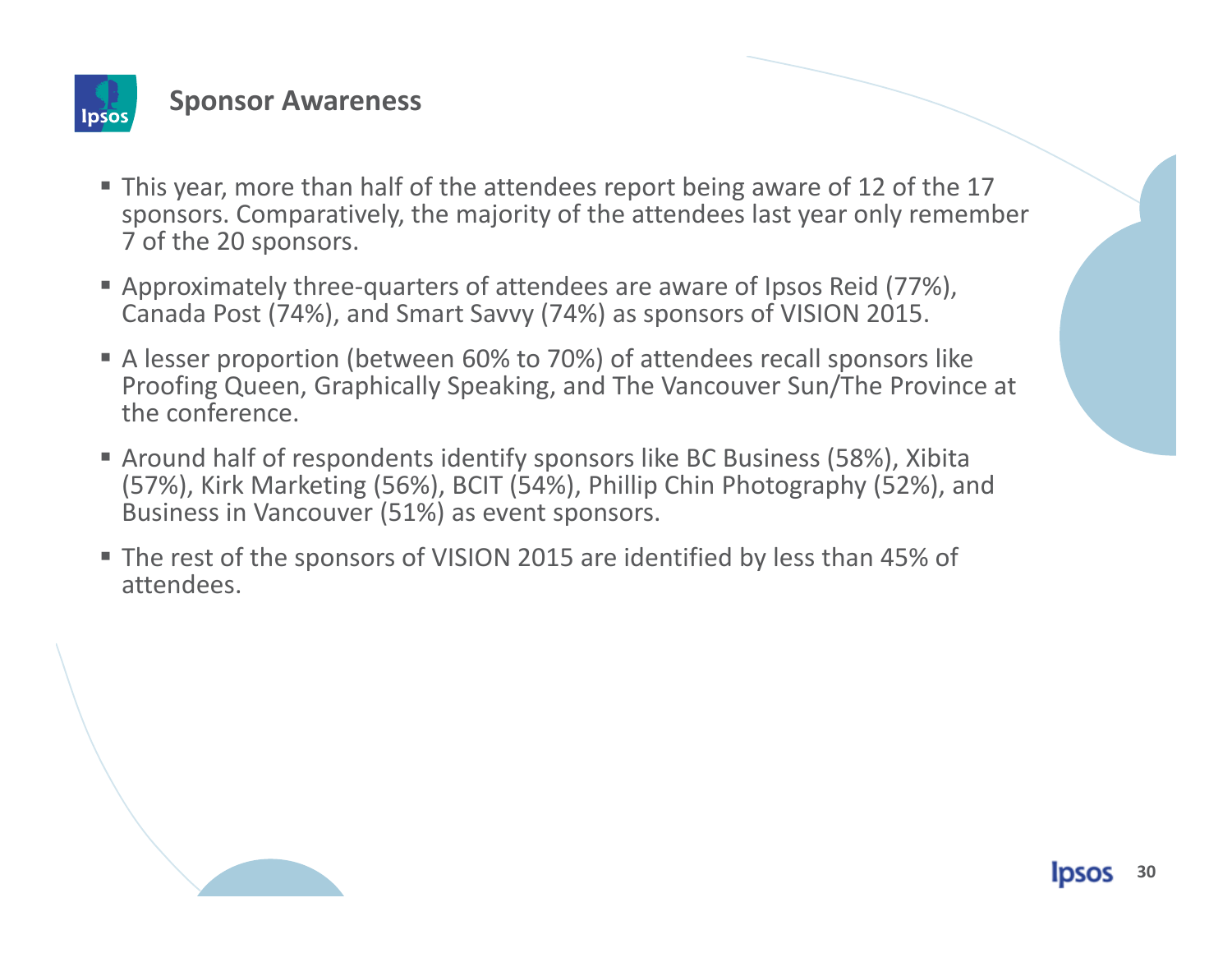#### **Sponsor Awareness**



#### *(n=84)\**

lpsos

*\* Small base size, interpret with caution.*

*Q15. Which of the following are you aware of as sponsors of VISION 2015?*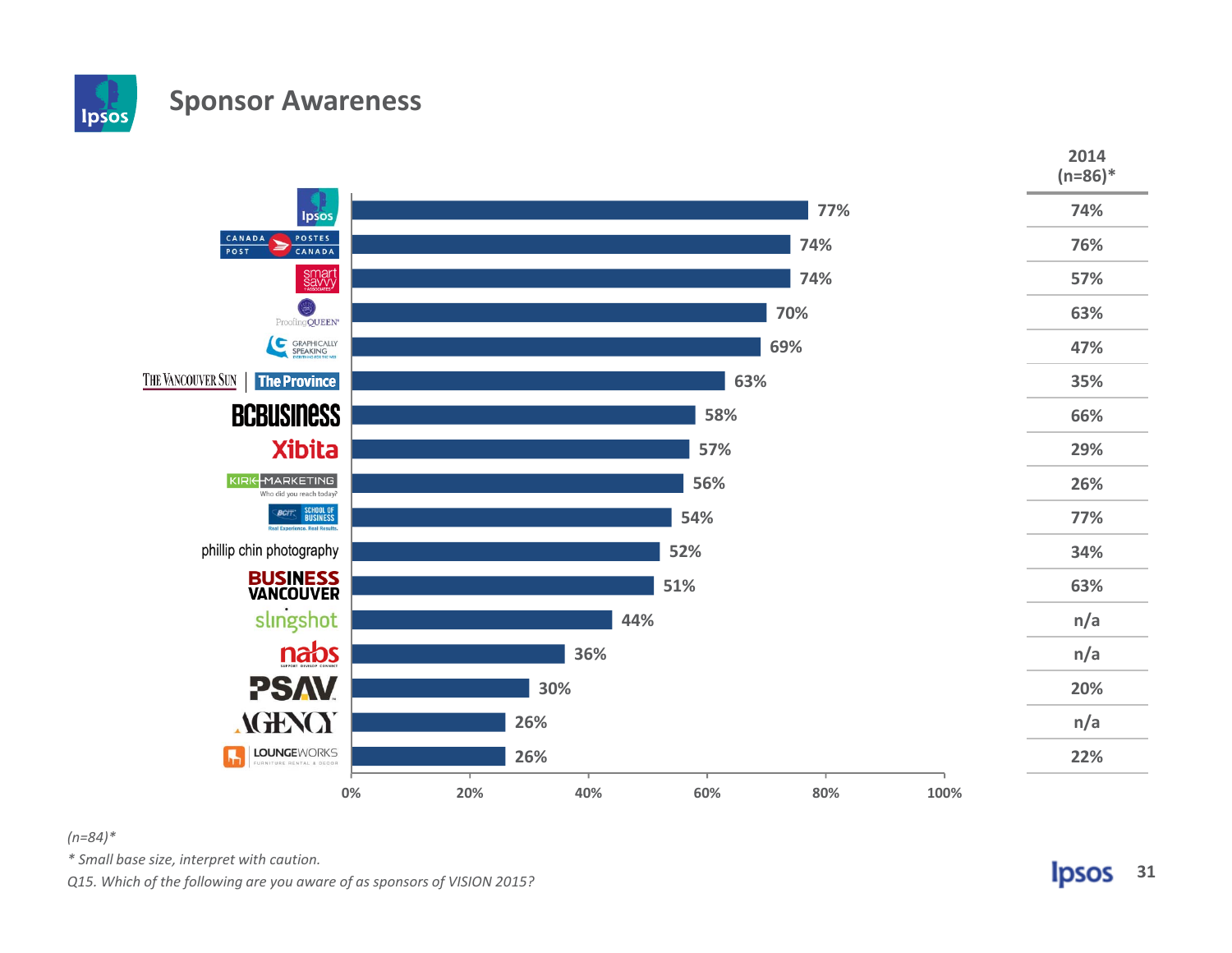



# **Suggestions, Comments, Future Ideas, and General Feedback Summary**

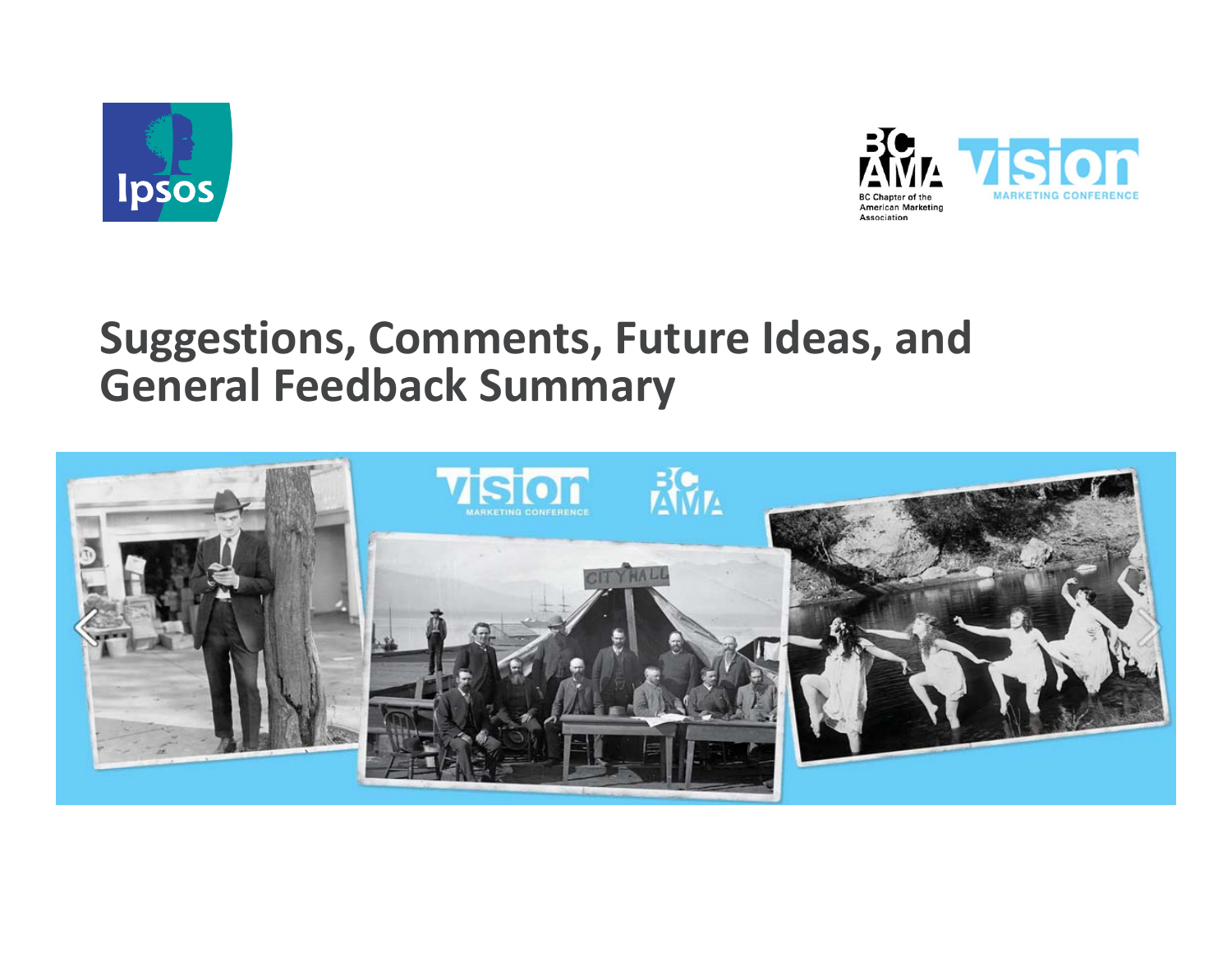

#### **Suggestions, Comments, Future Ideas and General Feedback Summary**

- At the end of the survey, attendees had the opportunity to provide any suggestions, comments, or general feedback about VISION 2015. A total of 36 attendees provided their feedback and comments.
- Overall Comments and Feedback
	- The overall feedback this year is that the conference was successful. Most marketers left the conference having <sup>a</sup> positive experience.
	- Although most attendees find the speakers sessions inspiring and informative, there is, however, <sup>a</sup> handful of participants who have voiced their concerns about the quality of the speakers.
- Areas of improvement:
	- While attendees like the idea of the LOUDtable formats because it was interactive anddifferent, they find them rushed and hard to hear.
- **Suggestions and Ideas** 
	- There are suggestions about offering more health‐conscious food options (e.g. offering juice, inviting <sup>a</sup> company to sponsor, etc.).
	- Other respondents suggest improving the technology and A/V running at the conference such as providing WIFI, displaying <sup>a</sup> social feed, and playing more upbeat music.

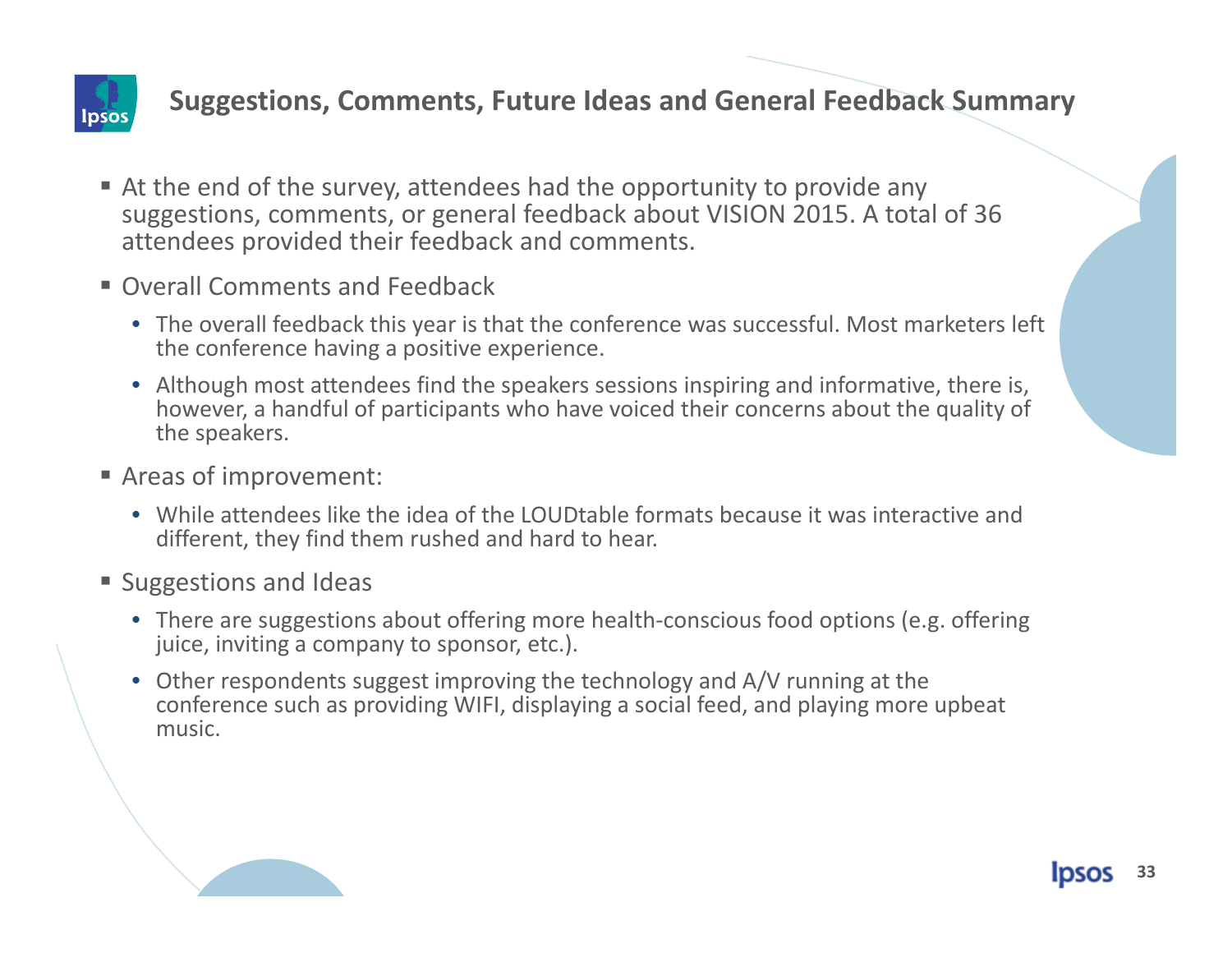

#### **Positive Verbatim**

*"Loved the conference! Met <sup>a</sup> bunch of interesting people and learned <sup>a</sup> ton about marketing and business!"*

"This was my third year attending, and by far my best experience (it was part of the reason I became a member)!"

"I'm looking forward to a comparable event next year and will encourage more representatives from our agency to attend. *The information and inspiration at VISION 2015 was highly valuable!"*

"VISION is the perfect experience if you want to meet new marketing peers, keep on top of new trends, find new business *opportunities and be inspired and reminded why you chose to work in marketing!"*

"I thought you brought together interesting and varied speakers who all spoke with passion. I learned a lot, even the SEO stuff was made fascinating! The short LOUDtables were quick and a pretty effective way to touch on a subject a little more *directly with <sup>a</sup> thought‐leader. They added <sup>a</sup> nice fast pace to the day."*

"The speakers in general were very good, offering good information about trends and topics in the industry."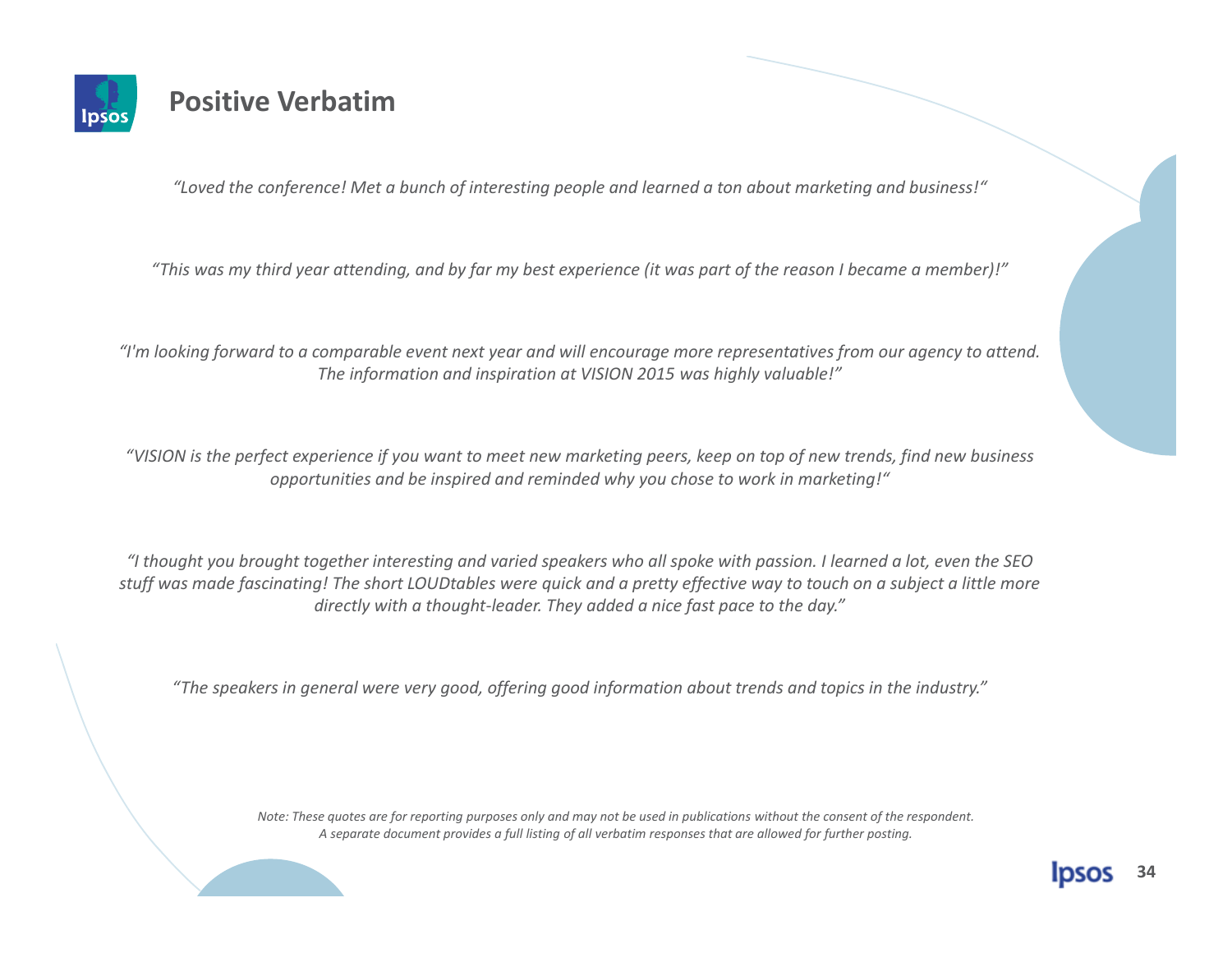

#### **Negative Verbatim**

*"The LOUDtables were all they were billed to be ‐ loud ‐ actually hard to hear."*

"While the LOUDtable sessions were engaging and great, the keynote speakers all seemed a little lackluster. They seemed much lower profile than speakers from previous years, and I'm not sure they held the crowd's interest. It seemed like there *was a lot of murmurs and talking throughout the presentations."*

"The LOUDtables aren't the greatest breakout format. You don't get quite as much information as you might want. A half *hour or hour long breakout session might work better."*

*"Would have been great if the LOUDtables were just <sup>a</sup> bit longer as they felt quite rushed."*

"A/V was weak. Get 2 more speakers on par with Aaron, Cindy, and Russ, and you've got a winning package."

"To be competitive with the other industry events, you need a keynote speaker that stands out and is a sought-after presenter. People need to leave with a sense of good fortune that they were able/allowed to attend and be excited to *share their experience with others."*

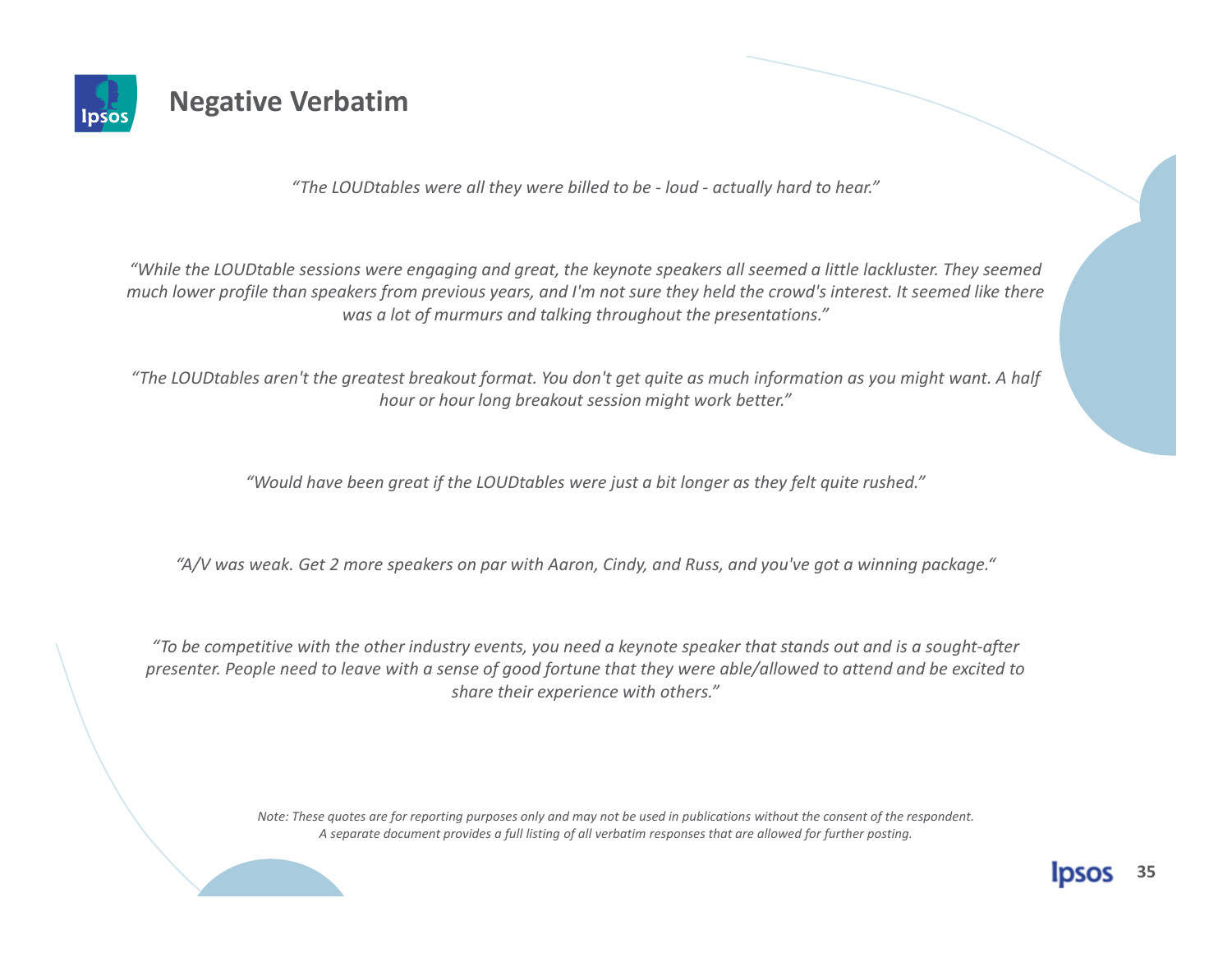

#### **Suggestions Verbatim**

"I'd like to see more live social feeds displayed at the event. Something to show all the interaction between attendees *around #BCAMAVision."*

"WIFI - I know it's not always possible or too expensive, but if there's a way to provide it to attendees that would be *ideal ‐ especially with the social interaction that is encouraged."*

*"Speakers are key, and would be the main factor for me to attend in 2016."*

"LOUDtables were too rushed. Would've preferred 25 minute sessions with larger groups if the sessions had been vetted first to ensure they provide enough quality and value. Would love a bag drop off/claim for those of us that came *straight from work with bulky computers, notebooks, and umbrellas."*

"Food - offer healthy options (high fibre, high vegetable and fruit ingredients, low fat). Consider inviting a healthoriented organization to have a table/display in the sponsor area (for free) to add variety. I'd like to see health incorporated more into the DNA of marketing messages, and sharing info at these events is a good start."

"At the start of the day I would recommend paying some really upbeat music to get the crowd woken up and get a buzz *going."*

*"More beverage option except soda, coffee or water. Maybe some juice."*

"Female and male speakers 50-50. This year was nice to see a balance having 2 female speakers. Bravo!"

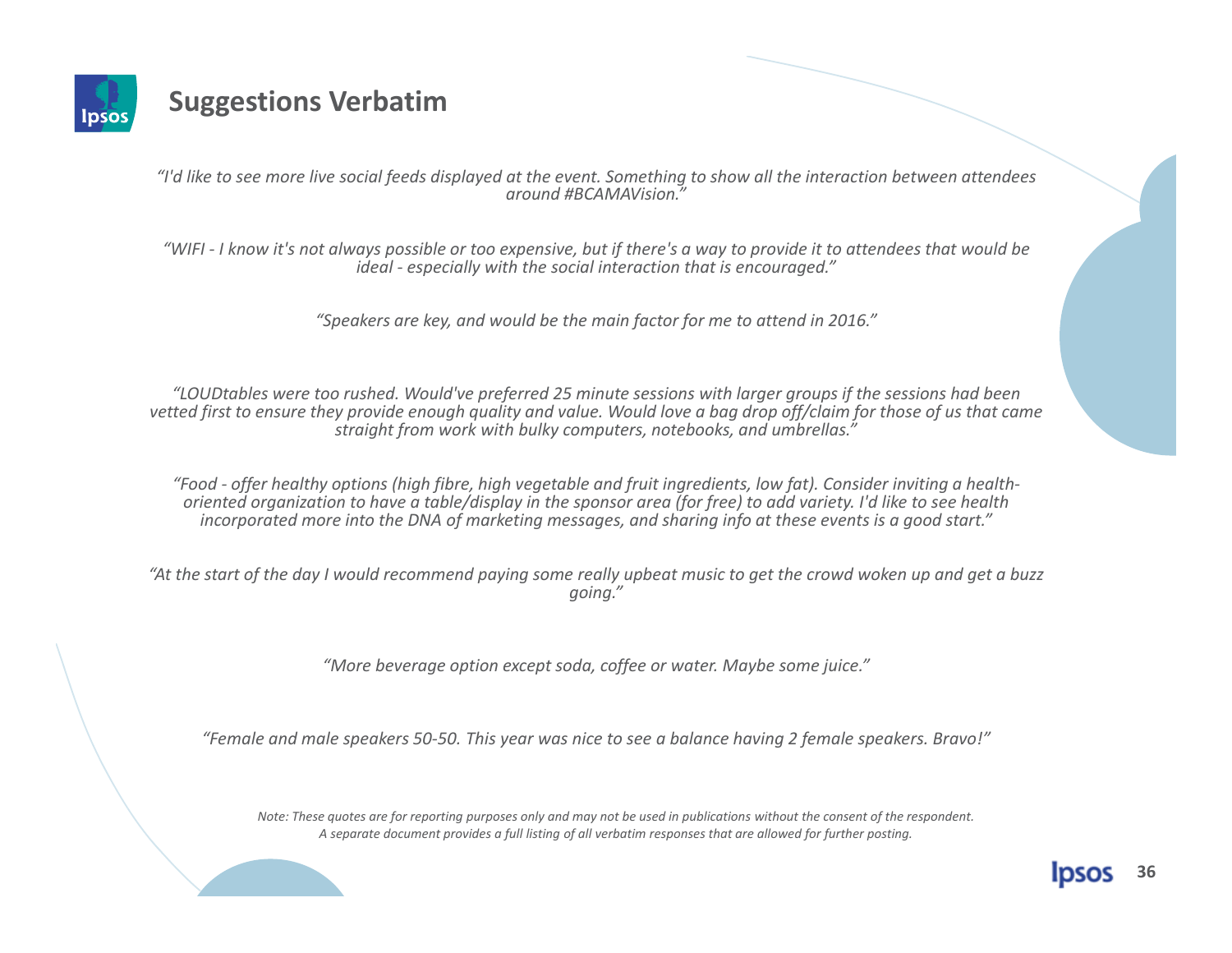



# **Attendee Profile**

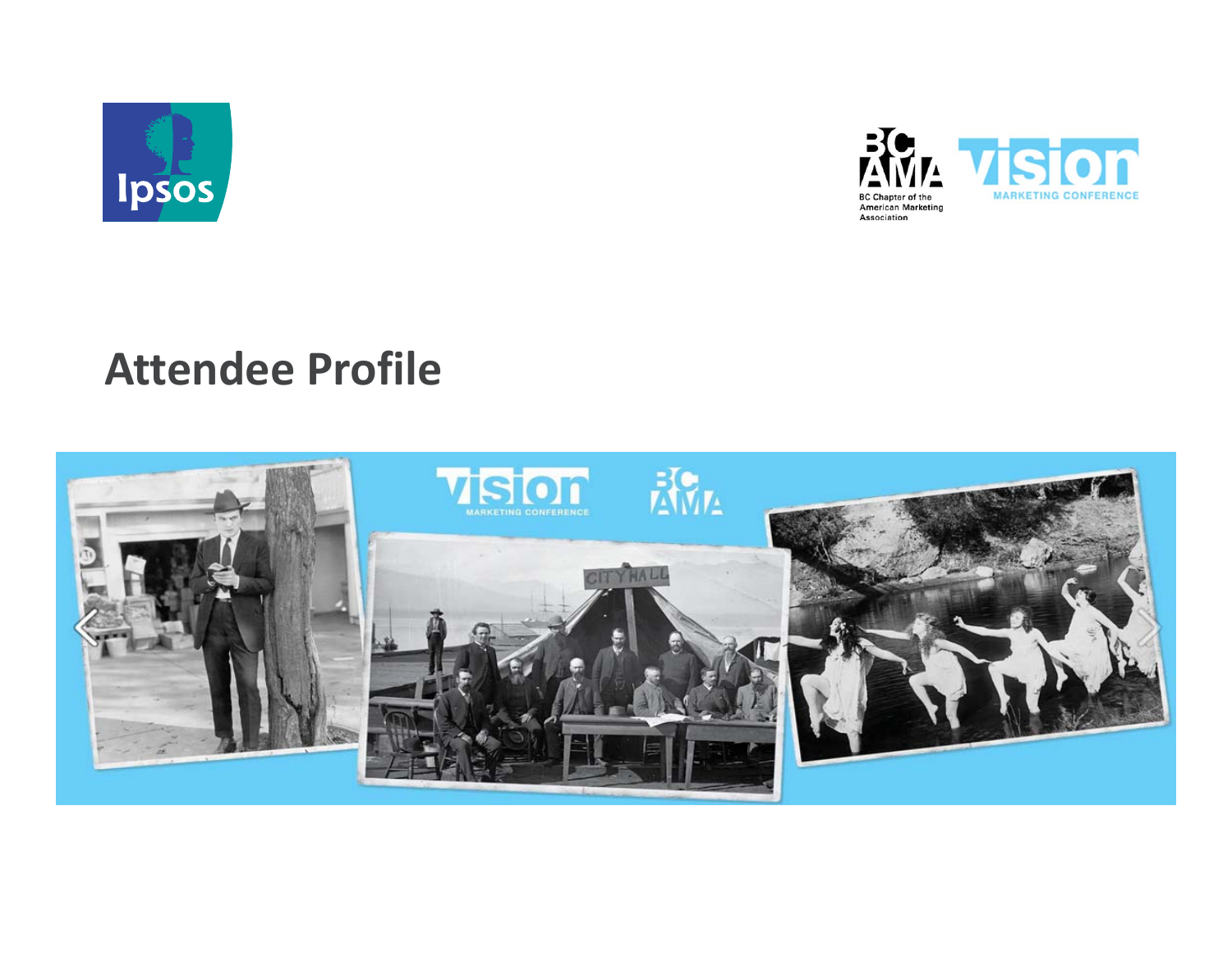



*\* Small base size, interpret with caution.*

Q14. Which one of the following best describes your current involvement with the BCAMA? Please select one.

**Ipsos 38**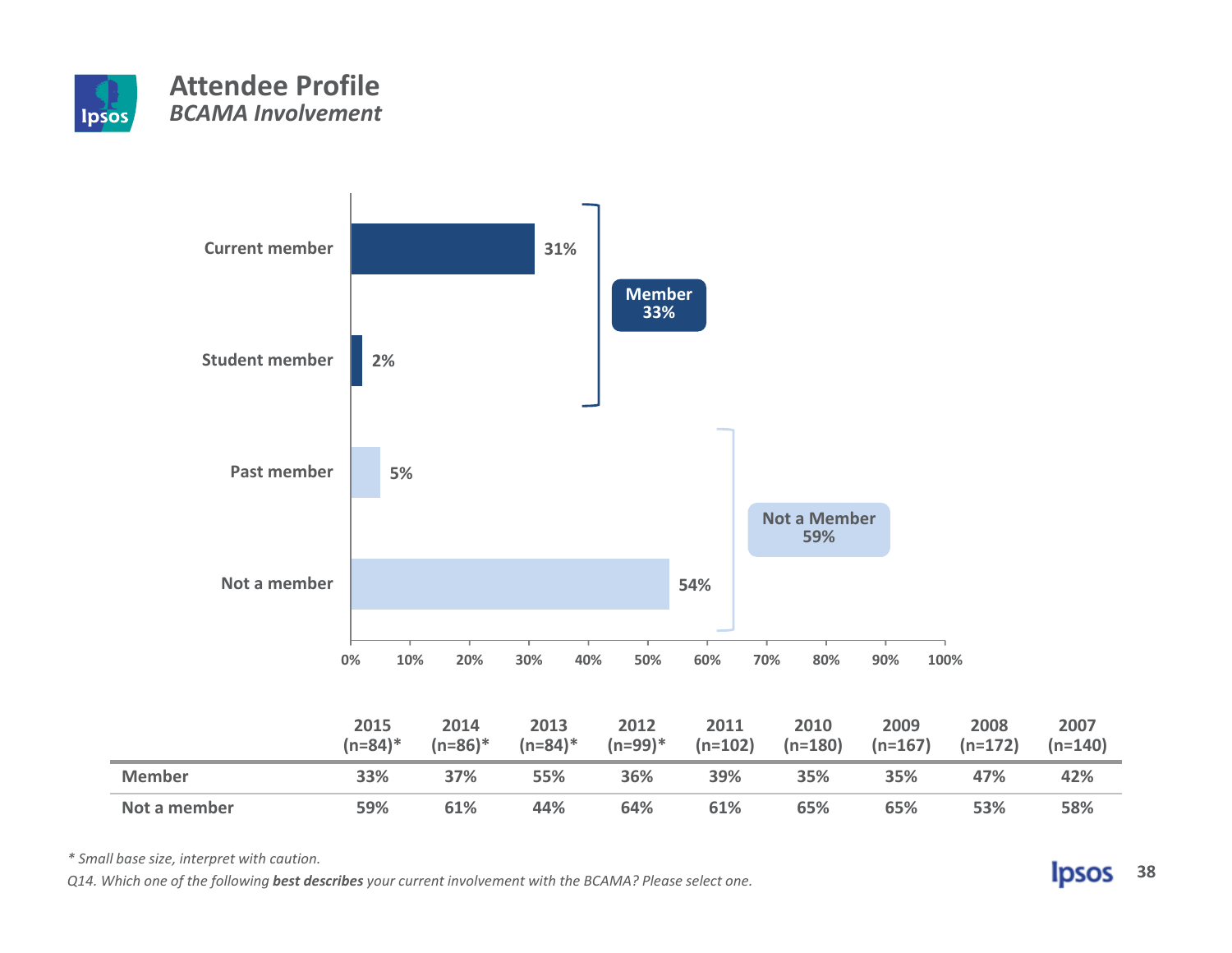



#### *(n=84)\**

*\* Small base size, interpret with caution.*

*Q16. In which industry or profession do you work?*